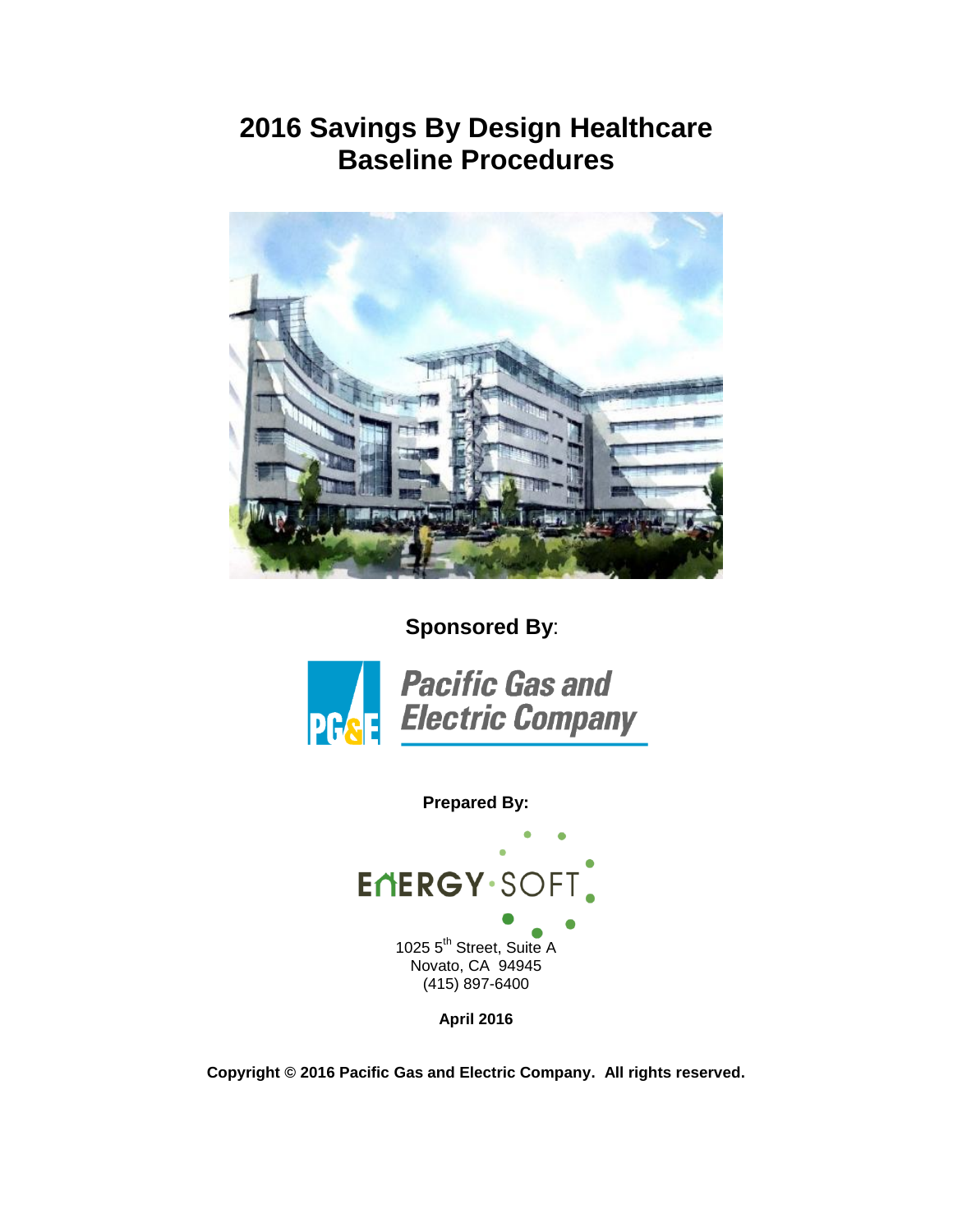### **Disclaimer**

Reproduction or distribution of the whole, or any part of the contents of this document without written permission of PG&E is prohibited. PG&E prepared this document for the exclusive use of its employees and its contractors. Neither PG&E, nor any of their employees makes any warranty, express or implied, or assumes any legal liability or responsibility for the accuracy, completeness, or usefulness of any data, information, method, product or process disclosed in this document, or represents that is use will not infringe any privately-owned rights, including but not, limited to, patents, trademarks, or copyrights.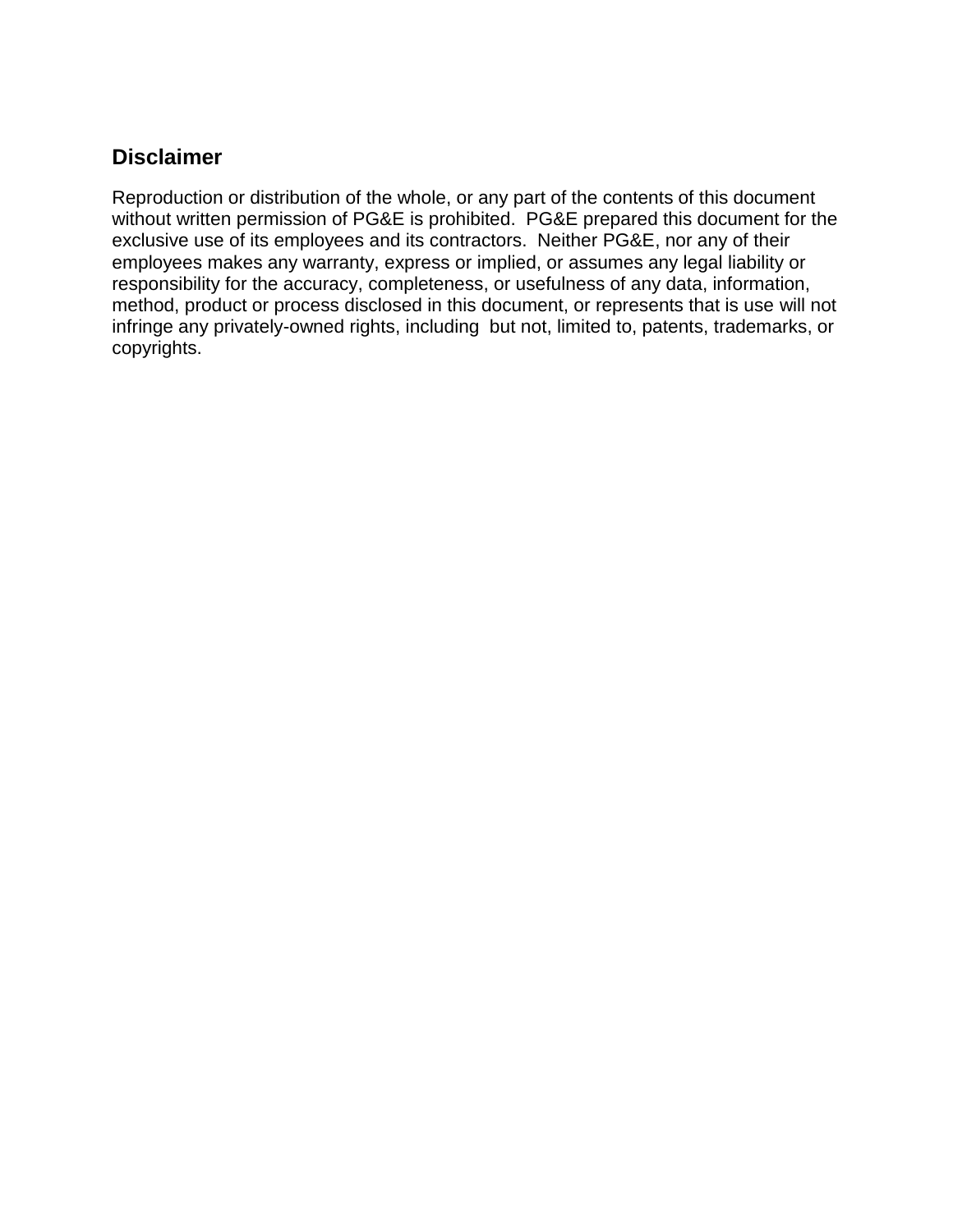# **Acknowledgments**

Pacific Gas and Electric wishes to thank the staff of DES Architect + Engineers for their thoughtful review of this document. Special thanks goes to Candice Lui for her time and support.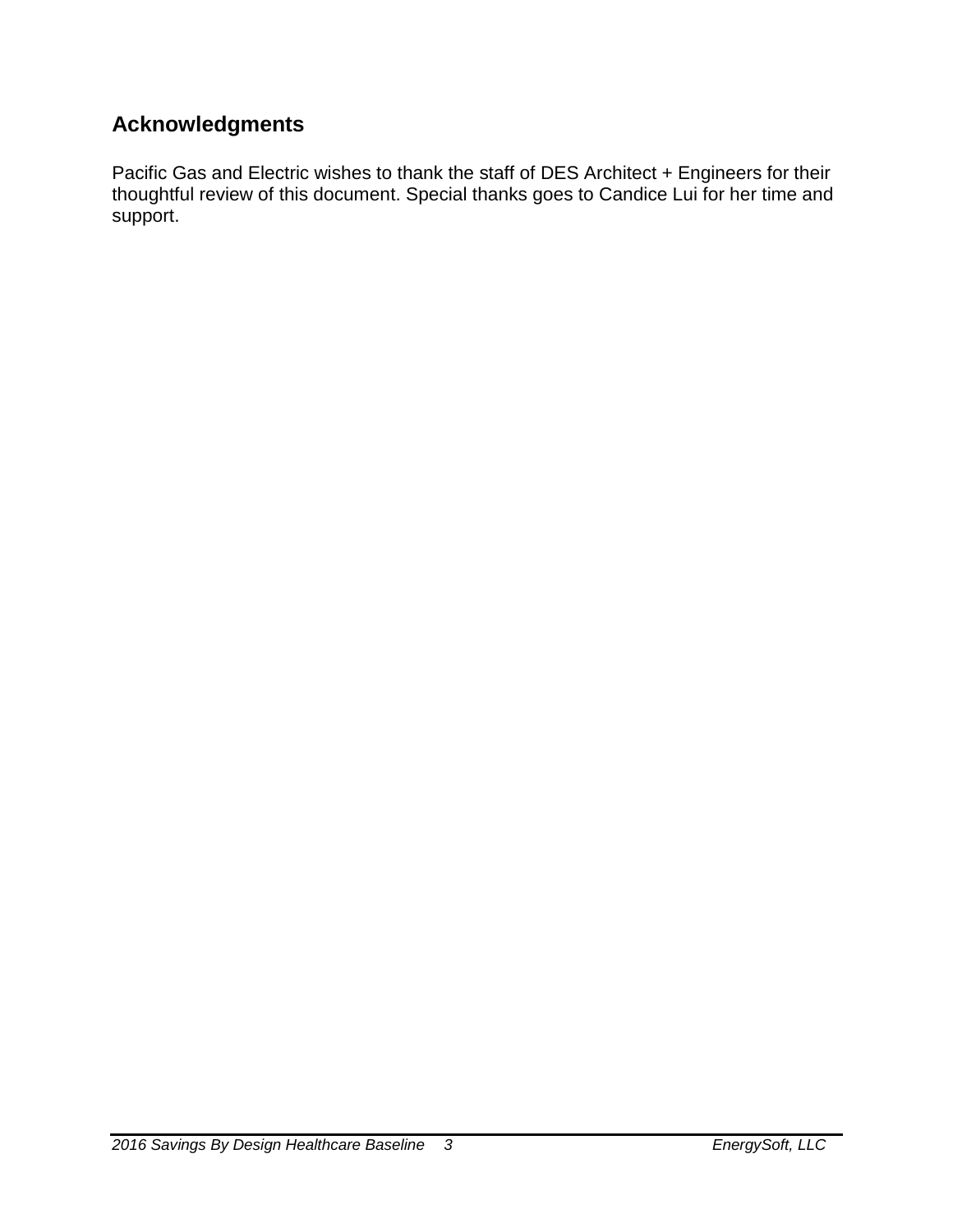# **Table of Contents**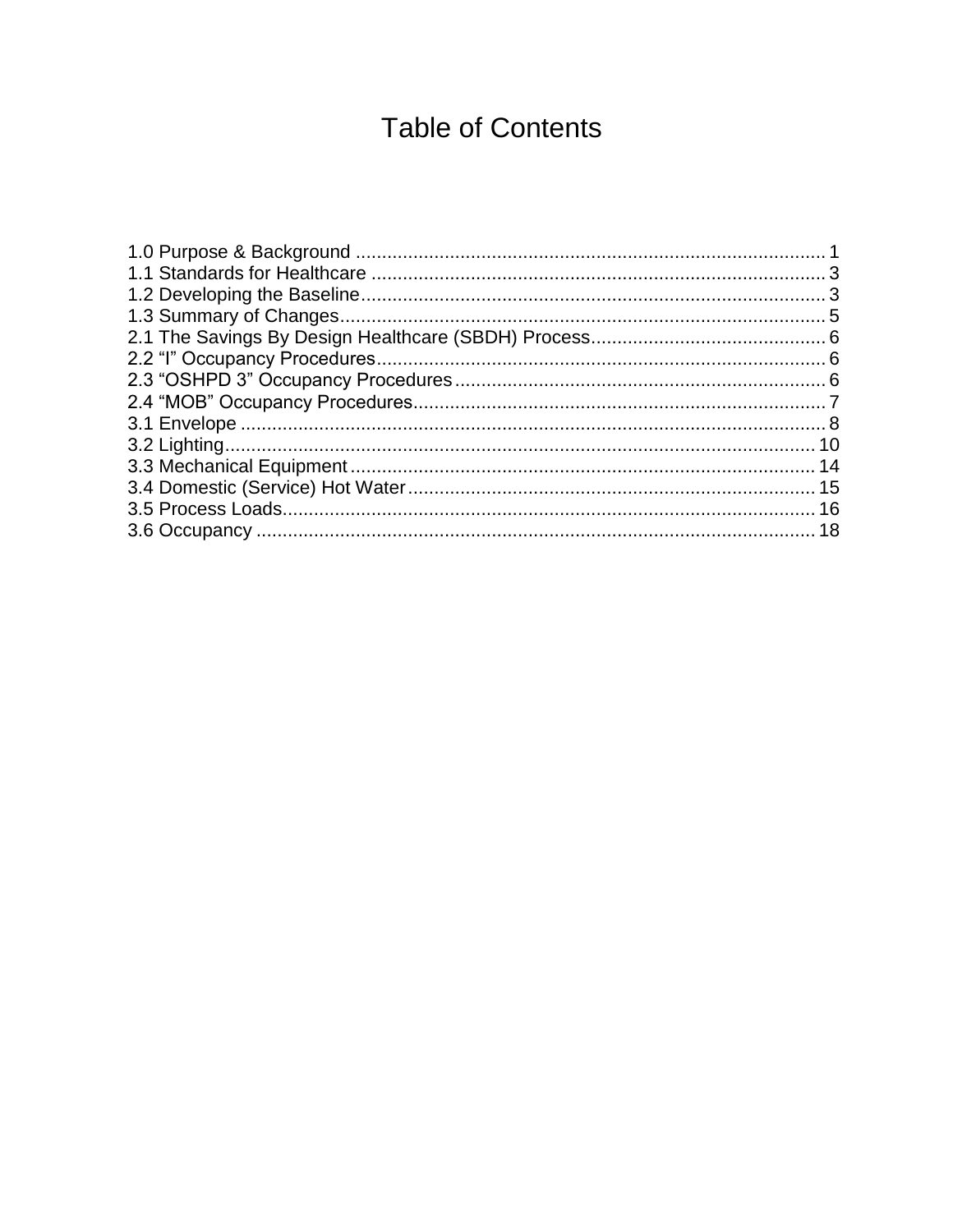### Acronyms

| <b>ASHRAE</b> | American Society of Heating and Refrigeration Engineers |
|---------------|---------------------------------------------------------|
| <b>CEC</b>    | <b>California Energy Commission</b>                     |
| <b>CMC</b>    | California Mechanical Code                              |
| <b>GGHC</b>   | <b>Green Guide for Healthcare</b>                       |
| <b>IESNA</b>  | Illuminating Engineering Society of North America       |
| <b>LEED</b>   | Leadership in Energy and Environmental Design           |
| <b>OSHPD</b>  | Office of Statewide Health Planning and Development     |
| <b>PBD</b>    | Performance By Design                                   |
| <b>PBDH</b>   | Performance By Design Hospitals                         |
| PG&E          | Pacific Gas and Electric Company                        |
| <b>SBDH</b>   | Savings by Design Healthcare                            |
| <b>SCE</b>    | Southern California Edison                              |
| <b>SHGC</b>   | Solar Heat Gain Coefficient                             |
| <b>TDV</b>    | Time Dependent Valuation of Energy                      |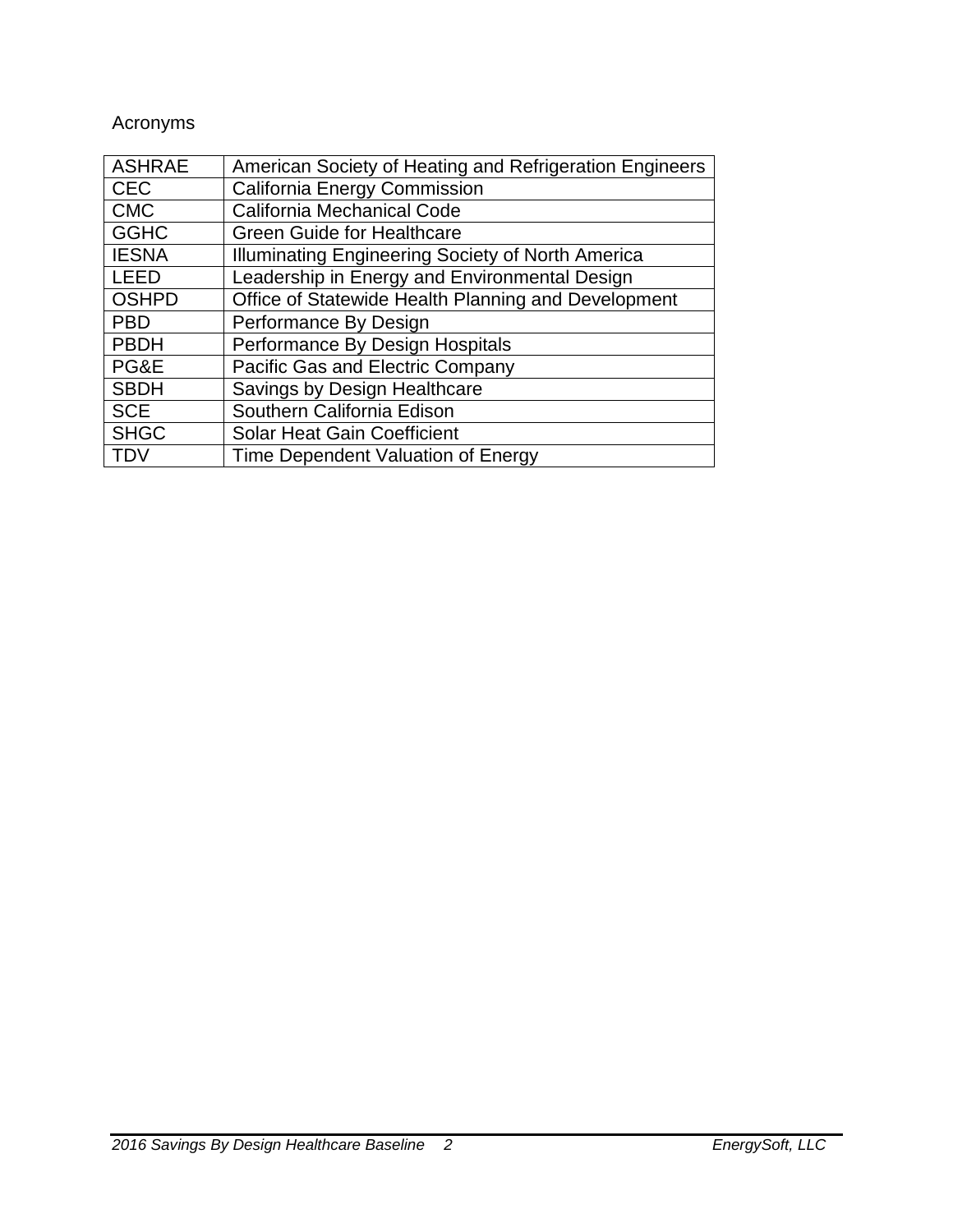### *1.0 Purpose & Background*

The purpose of this document is to provide specifications of how healthcare facilities are currently being built in the state of California as it pertains to the envelope, lighting, mechanical equipment, domestic or service hot water systems as well as process loads and occupancy assumptions. The development of the new Healthcare baseline for the 2016 Savings By Design program was based upon work previously performed on the 2012 Savings By Design program for Pacific Gas & Electric (PG&E) and Southern California Edison (SCE).

During the mid-1990's, PG&E developed a new incentive program as a spin-off of the Performance By Design (PBD) program developed in 1992. The PBD program was designed to provide performance based incentives to commercial new construction projects that were able to perform better than a basic Title 24 compliant building. The program had an incentive mechanism in place that rewarded projects in tiers based upon the relative performance of the project. However, the PBD program was targeted at general commercial building construction, and was ill suited for the healthcare industry. Given the significant differences in construction practices, as well as operating parameters of hospitals, it was decided to develop a program that would specifically address this market. The result of this development work was the Performance By Design Hospitals (PBDH) program.

The work done for the PBDH program included a wide range of activities involving both PG&E personnel as well as outside engineers and building owners. The initial work performed on PBDH included a series of focus groups involving various industry stakeholders including architects, mechanical engineers, lighting engineers, building owners as well as operations engineers. In addition, regulatory agencies such as the Office of Statewide Health Planning and Development (OSHPD) and the California Energy Commission (CEC) were involved in the development and direction of the program. Development work included an initial assessment of normal practice for the building types slated to be encompassed by the program. To help determine appropriate baselines, industry practice for energy efficiency was studied. This included obtaining detailed plans and specifications for numerous projects under design, and compiling those results in spreadsheet form. Included in this study were the following projects: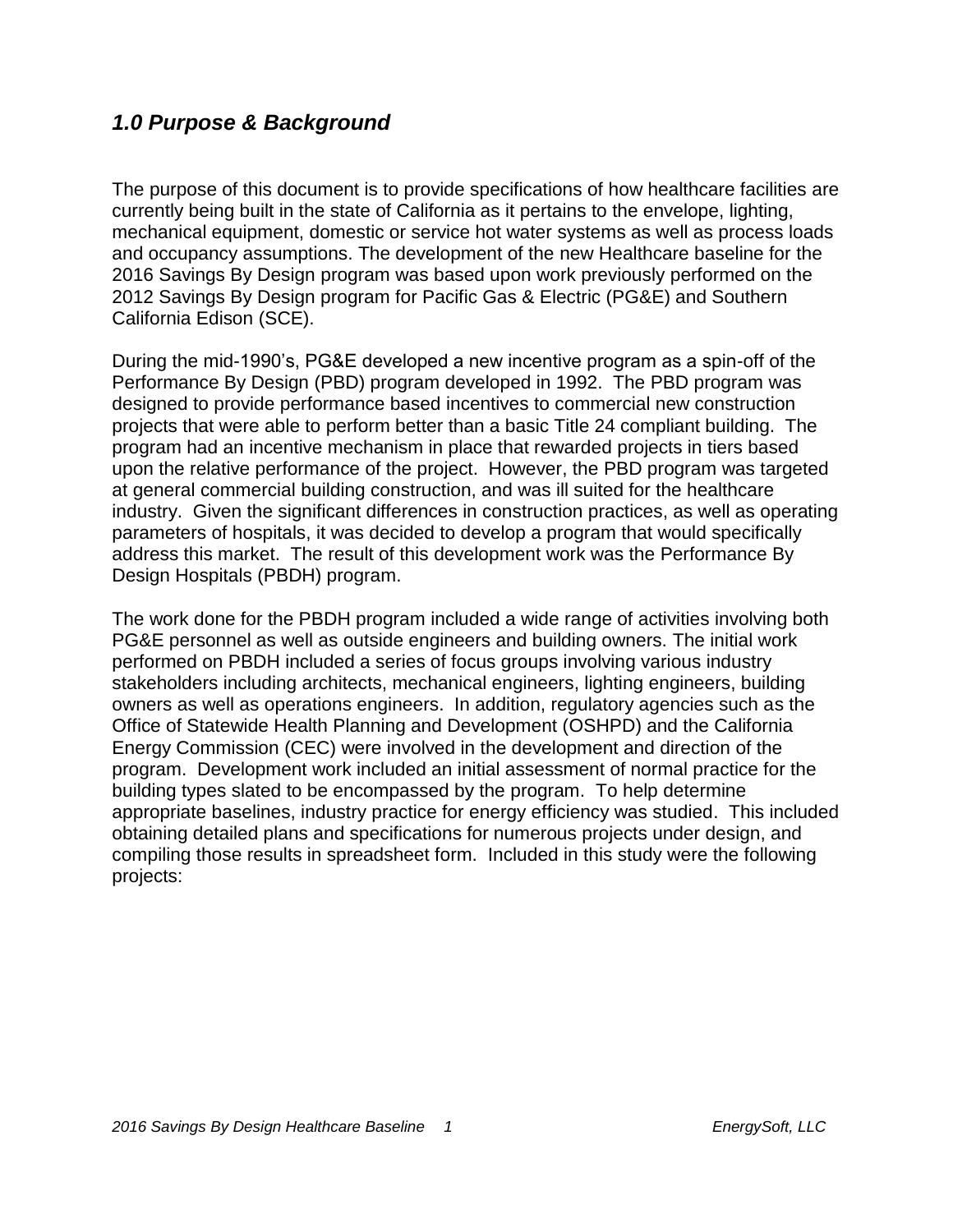- Chico Community Hospital
- Clovis Community Hospital
- Community Hospital of Monterey Maternity Wing
- Kaiser Hospital San Francisco Geary
- Kaiser Hospital Vallejo
- Kaiser Hospital Fremont
- Kaiser Hospital Walnut Creek
- Kern Medical Center
- Marshall Medical Office Building
- Merrithew Hospital
- Natividad Hospital
- Oroville Hospital
- St.Joseph's CVS, Eureka
- St. Joseph's, Eureka
- St. Joseph's Heart Center Stockton
- San Joaquin General Hospital
- San Joaquin ER Addition
- Santa Clara Valley Memorial Hospital
- Santa Rosa Memorial Hospital
- Sierra Nevada Memorial Hospital
- Sutter Health Davis
- Sutter Health Santa Cruz
- VA Martinez
- Valley Children's Hospital
- Washington West Fremont
- Watsonville Community Hospital

As of 2016, OSHPD, the California Department of Health Services, California Energy Commission, and California Building Standards Commission are the governing regulatory bodies for building healthcare facilities in the state of California. The program transitioned from Performance By Design Healthcare to Savings by Design Healthcare (SBDH) in 1999 and is funded by ratepayers of private utilities in the state of California through the Public Purpose Program.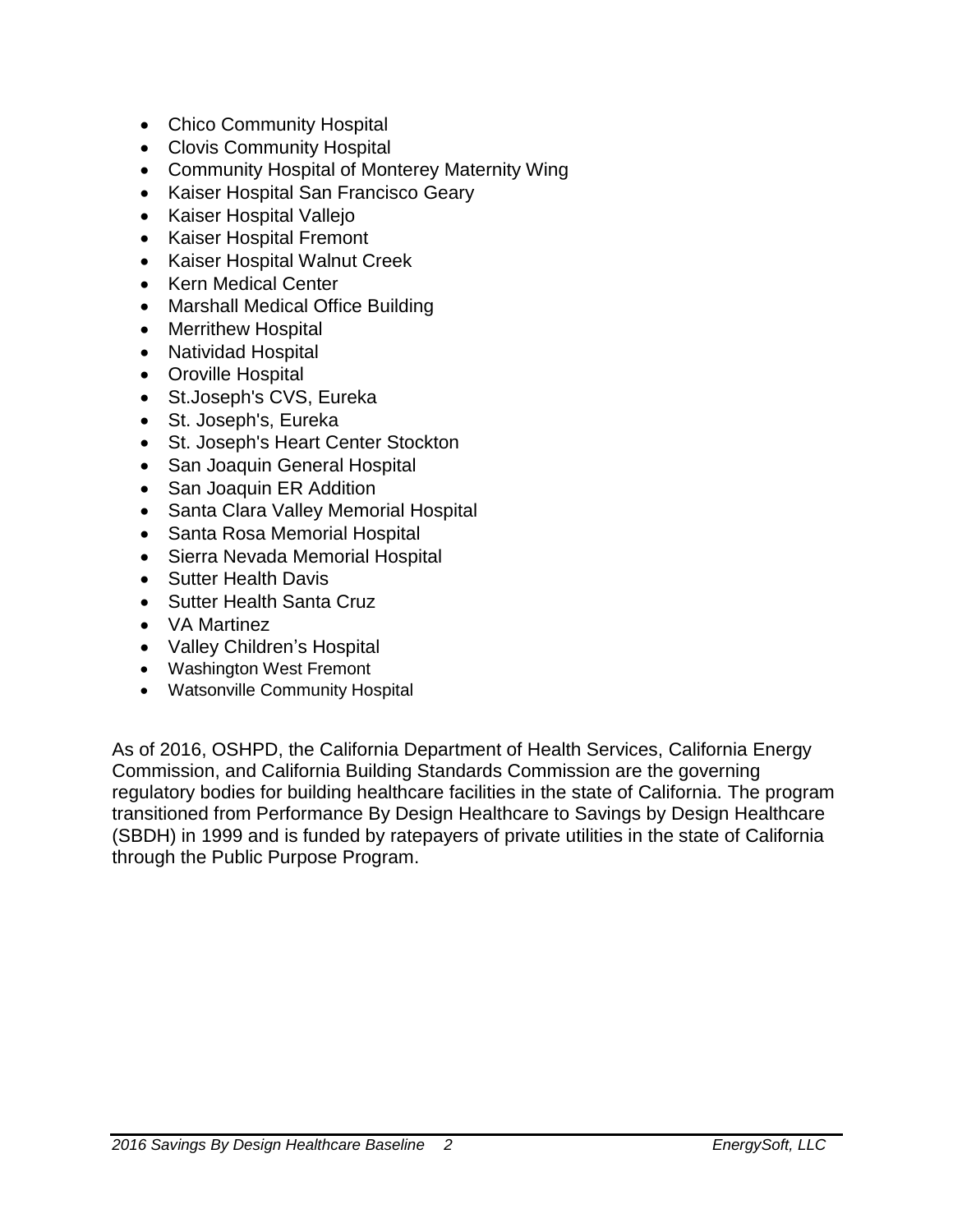# *1.1 Standards for Healthcare*

### **OSHPD and Title 24**

Designated "I" occupancies, hospital and related facilities are primarily regulated by OSHPD. Traditionally, the Title 24 Standards have not regulated this type of occupancy since much of the activity that is performed relates to health and safety, and energy use is deemed to be a secondary consideration versus human well-being. However, parts of the current 2013 Title 24 standards regulate the building and retrofit of certain healthcare facilities.

Ultimately, the OSHPD requirements shape a large portion of the design decisions that are made. For the purposes of HVAC, much of the design is regulated by OSHPD, since the functions performed in these spaces are related to life safety. OSHPD requires that various rooms in these facilities either have positive, equal or negative air balance relationships. In addition, the air changes per hour and exhaust requirements are also driven by OSHPD.

### **ASHRAE and LEED**

During the PBDH development, the 1987 IES guidelines for lighting levels in healthcare facilities were studied, and compared against industry practice. In addition, the ASHRAE Standard 90.1-1989 recommendations for lighting levels were considered for the baseline. Ultimately, the IES guidelines became the lighting baseline that was applied to the PBDH projects. It is interesting to note that the newer ASHRAE/IESNA 90.1 Standard, beginning with 1999 does include occupancy types related to healthcare; however this standard is not applied in California.

The more recent ASHRAE 90.1-2010 Standard also includes updated information covering healthcare facilities. While LEED v3 (Leadership in Energy & Environmental Design) has adopted the ASHRAE 90.1-2007 standard, the ASHRAE 90.1-2010 has been recently adopted in LEED V4. GGHC (Green Guide for Health Care) still utilizes much of the work developed for the 2007 SBDH program as part of their criteria.

# *1.2 Developing the Baseline*

For typical commercial occupancies, the Savings By Design (SBD) baseline assumptions are taken from the 2013 Title 24 Standards minimum requirements. In the case of healthcare facilities, the variety of tasks and special safety requirements dictate some special requirements that deviate from Title 24 Part 6. As a result, a custom baseline is needed for modeling healthcare facilities for the SBD program.

Specific rules for modeling of the Standard Envelope, Lighting and Mechanical systems have been developed, and are presented in Section 2. In all cases, the basic rules of modeling that are outlined in the California Title 24 Alternative Calculation Method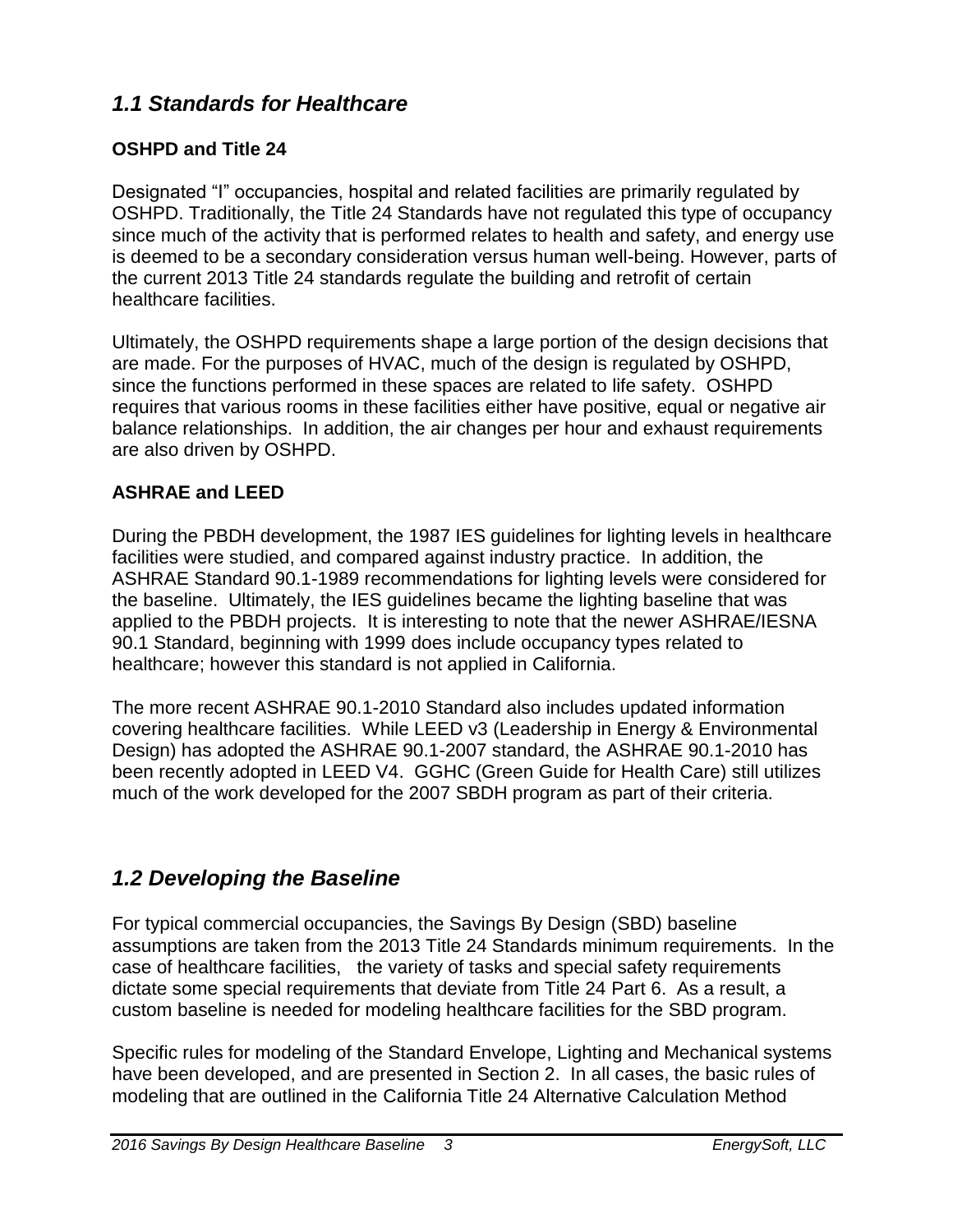(ACM) Manual are utilized, with specific variations and deviations noted in this document. Since the ACM manual has been in use for the last 18 years, and has served as the model for numerous other standards, it represents a solid foundation for the modeling guidelines.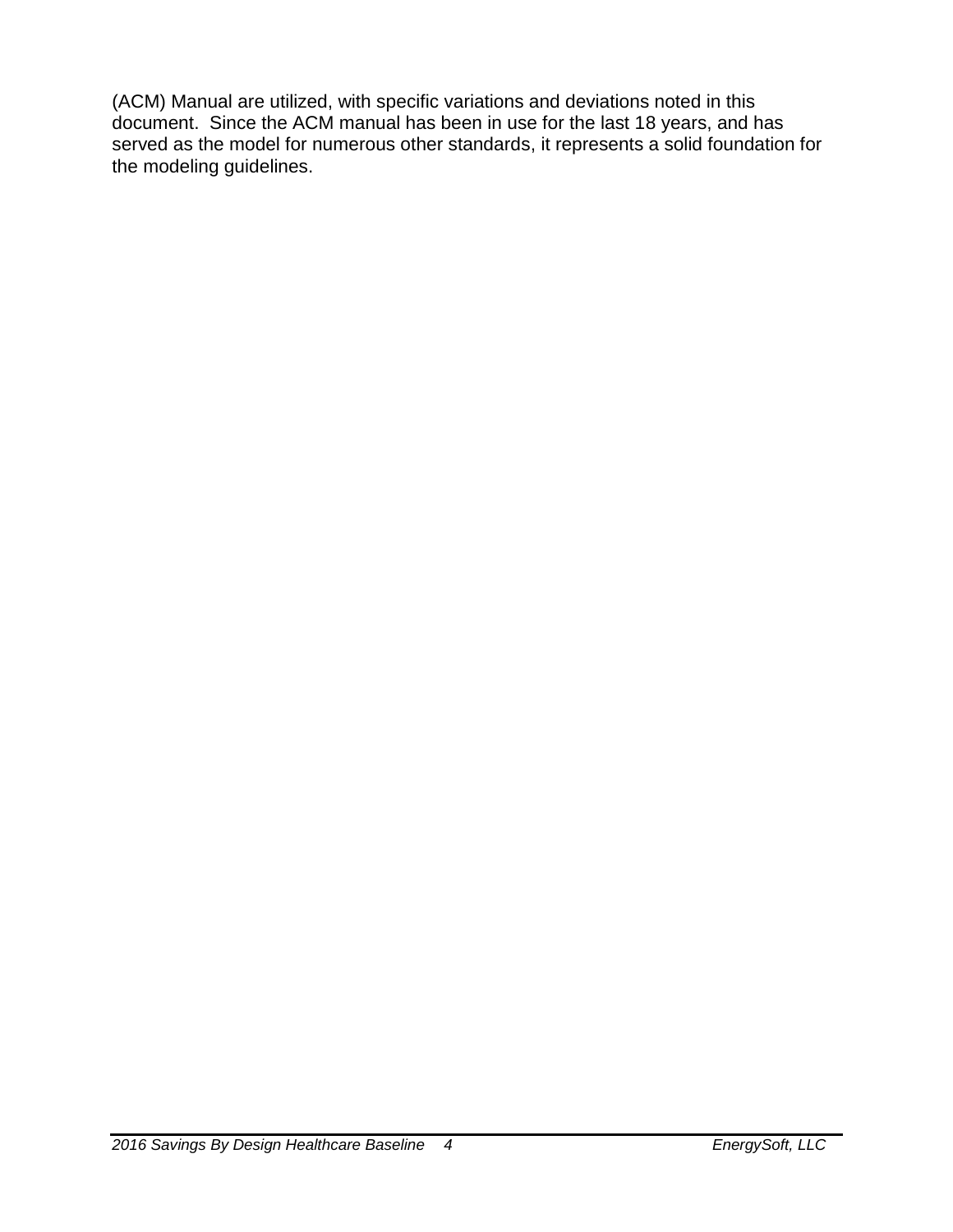# *1.3 Summary of Changes*

The last major update to the baseline was in 2012. For the 2014 update, revisions reflected both changes to the Title 24 Standards for the 2013 code change (effective date July 1, 2014) as well as changes in the 2010 version of ASHRAE 90.1.

Envelope Changes (shown in Table SBD-I)

- New fenestration requirements for low-e products that include thermally broken frames
- Requirements for air barriers in Climate Zones 10-16
- Minimum daylighting requirement triggered in spaces at 5,000 ft<sup>2</sup>.

#### Mechanical Changes

- Occupancy sensors used for Demand Control Ventilation requirements in high density zones
- New threshold for economizers at 54,000 Btuh
- New mandatory requirement for Fault Detection and Diagnostic controls on DX systems
- New requirements for the baseline central plant modeling as given by the 2013 Nonresidential ACM Manual

#### Lighting Changes

- New mandatory controls for lighting
- Changes in the Lighting Power Densities (LPDs) for the following occupancies:
	- o Anesthesia Storage
	- o Angiographic-All Other Types
	- o Angiographic-Heart Only
	- o Bedpan Room
	- o Cast Room
	- o Clean Linen Storage
	- o Cystoscopy
	- o Dietary Day Storage
	- o Endoscopy
	- o Isolation
	- o Janitors Closet / Utility
	- o Linen Storage, Clean
	- o Pathology
	- o Patient Room
	- o Special Procedure Room, Diagnostic
	- o Special Procedure Room, Invasive
	- o Trash Chute Room
	- o Trauma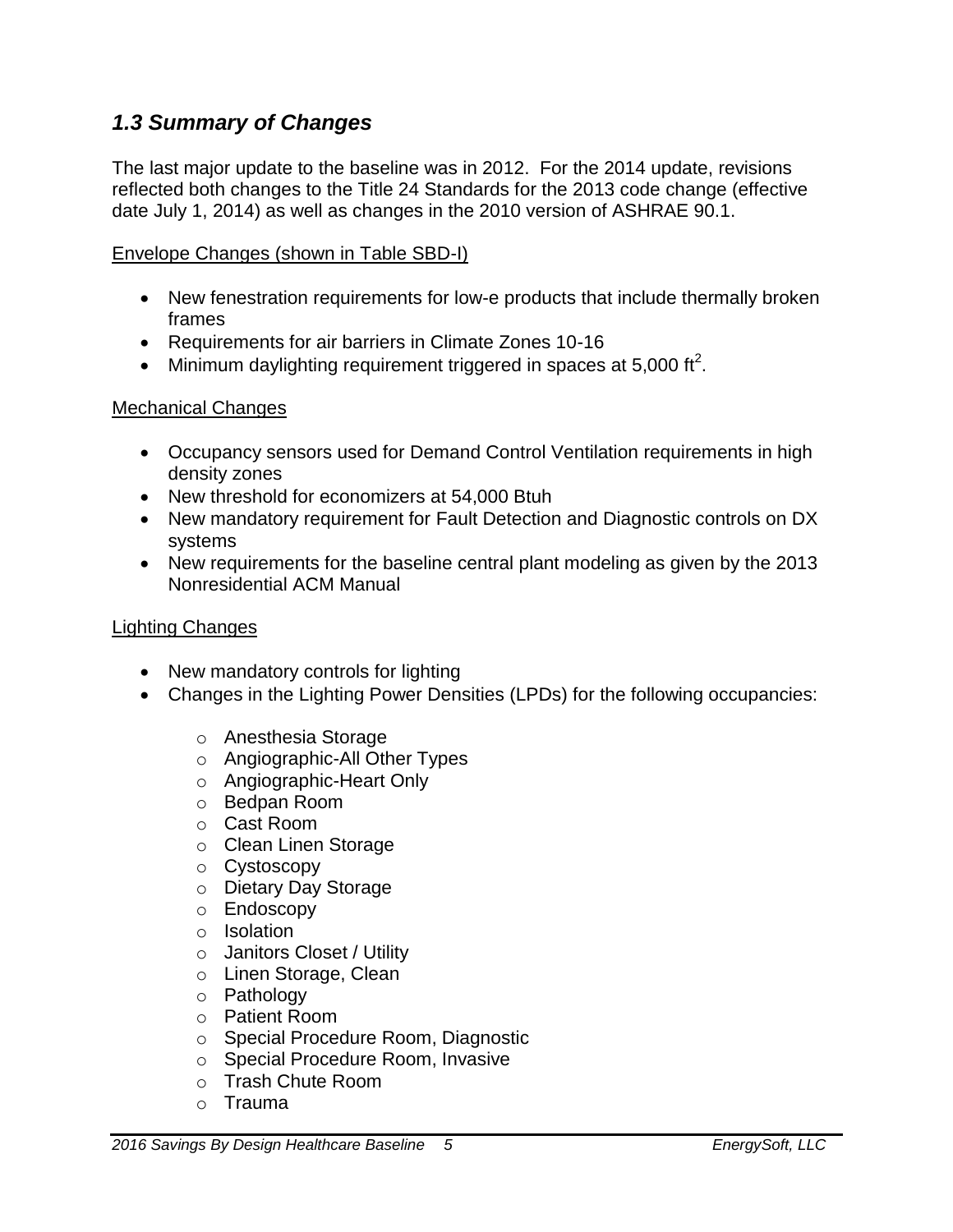# *2.1 The Savings By Design Healthcare (SBDH) Process*

The process of developing an incentive and energy savings estimate for Healthcare projects is relatively similar to the current SBD procedures. Utilizing a software tool approved for use with SBD, the consultant models the proposed energy consumption of their design. The software tool will automatically develop a baseline, based upon the occupancy type and other choices made by the user. Various rules and baselines, as detailed in this document, will be used by the software to develop this baseline, for comparison to the proposed building.

The 2013 Title 24 Standard includes Time Dependent Valuation (TDV) energy usage in the code which recognizes the time of use component of energy. Just as in the 2012 SBD commercial program, incentive levels are determined by comparing the Proposed Energy Use (TDV kBtu/ft<sup>2</sup>) to the Standard Source Energy Budget (baseline), similar to the Title 24 performance compliance calculations. In order to receive an owner and design team incentive the Proposed TDV Energy Use of the project must be at least 10% less than the Standard budget.

# *2.2 "I" Occupancy Procedures*

The Healthcare procedures included in this document have been specifically targeted towards the conventional California Building Code "I" occupancy classification. This type of occupancy will be subject to review and approval by the State of California Office of Statewide Health Planning and Development (OSHPD), but is not required to comply with Part 6 of the Title 24 standards. As a result, many of the requirements related to the lighting and mechanical system will be driven by OSHPD standards, which will ultimately influence what can be included in the design. As a result, this report contains specific categories of use that reflect those requirements. In the case of this type project, subject to OSHPD, all of the new occupancy categories listed later in this report should be used as the basis of analysis.

# *2.3 "OSHPD 3" Occupancy Procedures*

Buildings that fall under the category of OSHPD 3 are also covered by these procedures. These are typically B occupancy buildings that require certain design criteria similar to the "I" occupancies, but are also are subject to some requirements in Title 24. An example might be a surgical or dialysis clinic. While plan review might be handled by the local enforcement agency or OSHPD, the requirements for mechanical system design as dictated by OSHPD requirements drives the type of mechanical system used for these buildings or spaces. Any areas in the building which are designated OSHPD 3 will be analyzed using the procedures outlined in this document for the "I" occupancies, as detailed above. Any areas that are not subject to the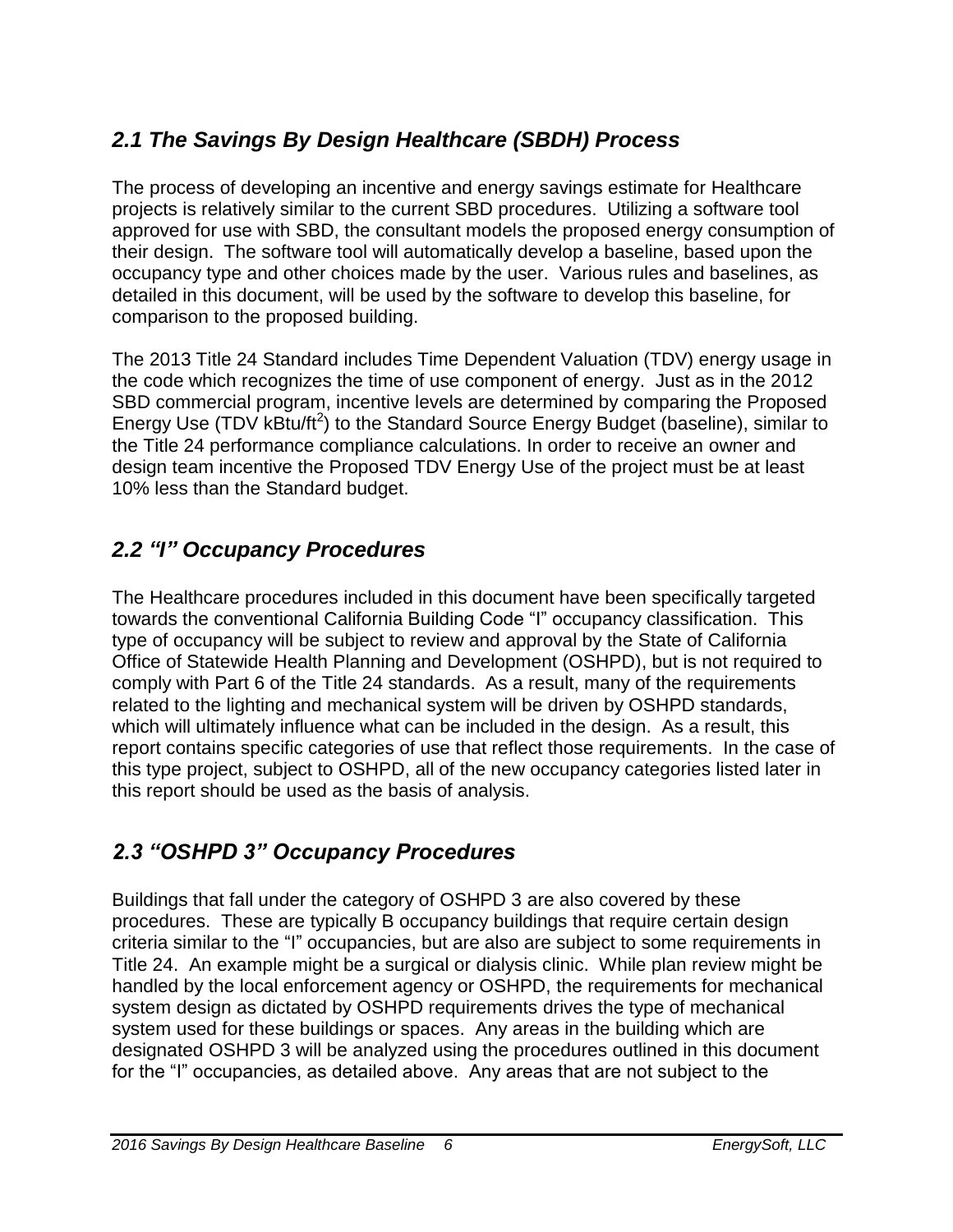OSHPD 3 requirements must use the conventional Title 24 occupancy types listed later in this document.

# *2.4 "MOB" Occupancy Procedures*

Medical Office Buildings (MOBs) that are not subject to any specific design requirements that may be dictated by OSHPD will use the conventional Savings By Design procedures and occupancies that are already in place. However, certain areas of the MOBs, while not directly subject to review and approval by OSHPD, may, by nature of the space function, need to be designed to those requirements. In specific cases where the design team can demonstrate that the design is driven by such requirements Group 'B' and other occupancies not covered by OSHPD requirements can be combined in the same model with Group 'I' spaces. If both occupancies are the served by the same proposed HVAC system, the baseline system is the Group 'I' system baseline.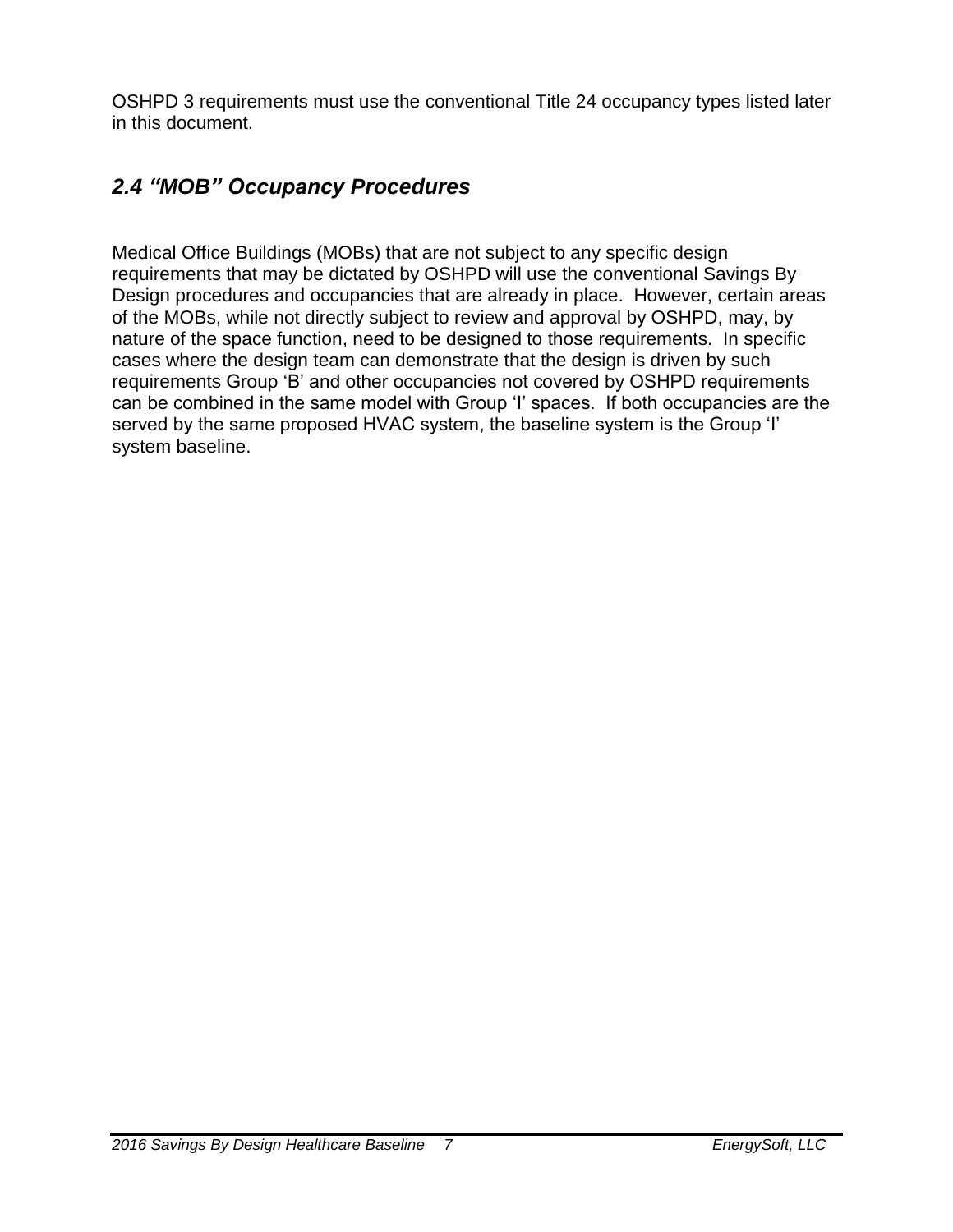# *3.1 Envelope*

### **Opaque Envelope**

*Rule –* Opaque Envelope – All rules pertaining to the opaque envelope portion of the design (Walls, Roofs & Floors) shall be applied exactly as specified in the Title 24 Standards Section 120.7 (Mandatory Measures), Section 140.3, Table 140.3-C and the Nonresidential Alternative Calculation Method manual. Hence, the wall, roof and floor insulation requirements shall be identical for a healthcare facility as any other High-rise Residential / Hotel Motel building subject to the Title 24 Standards.

*Background* – The current 2013 Standards require a reasonable amount of insulation in framed construction, and significantly less, or none, in heavyweight construction. The installation of insulation in framed walls is standard practice in healthcare facilities and in the cases where heavyweight Concrete Masonry Unit (CMU) construction is used, will typically not be required in the design. Table 140.3-C was chosen, instead of Table 140.3-B, since the background assumptions for Table 140.3-C are a 24 hour occupancy building, versus Table 140.3-B which assumes a 12-hour occupancy facility, with no operation on weekends and holidays. Clearly, the healthcare building fits the profile of the 24-hour occupied building, and since the life cycle cost effectiveness studies that are the background of the Title 24 Standards have shown the values in Table 140.3-C to be cost effective, this is the logical table to use for the baseline.

### **Fenestration**

*Rule –* Fenestration – All rules pertaining to fenestration shall be applied exactly as specified in the Title 24 Standards Section 140.3, Table 140.3-C and the Nonresidential Alternative Calculation Method manual. Hence, the glazing requirements shall be identical for a healthcare facility as any other High-rise Residential / Hotel Motel building subject to the Title 24 Standards.

*Background* – The current 2013 Standards allow a commercial building to have up to 40% installed fenestration, as a percentage of gross exterior wall area. In addition, west facing fenestration is limited to 40% of the west facing wall area.<sup>1</sup> Surveys conducted on the projects in the sampling study showed that no projects had exceeded 40% of the wall area. Typically, the facilities keep glazing area to a minimum since many areas of the building rely more upon artificial light for exam functions. The Standards typically require a Low E glazing product (or equivalent) with a low Solar Heat Gain Coefficient (SHGC) and a thermally improved frame. This requirement has been shown to be cost effective for the 2013 Standards, and serves as a good baseline for the program. Utilizing this type of glazing will not impose any significant design considerations on the facility. As explained under the background description for the opaque envelope, the choice of Title 24 Table 140.3-C is driven by the 24-hour occupancy.

j  $1$  West is defined in Title 24 as being from 226 degrees to 315 degrees.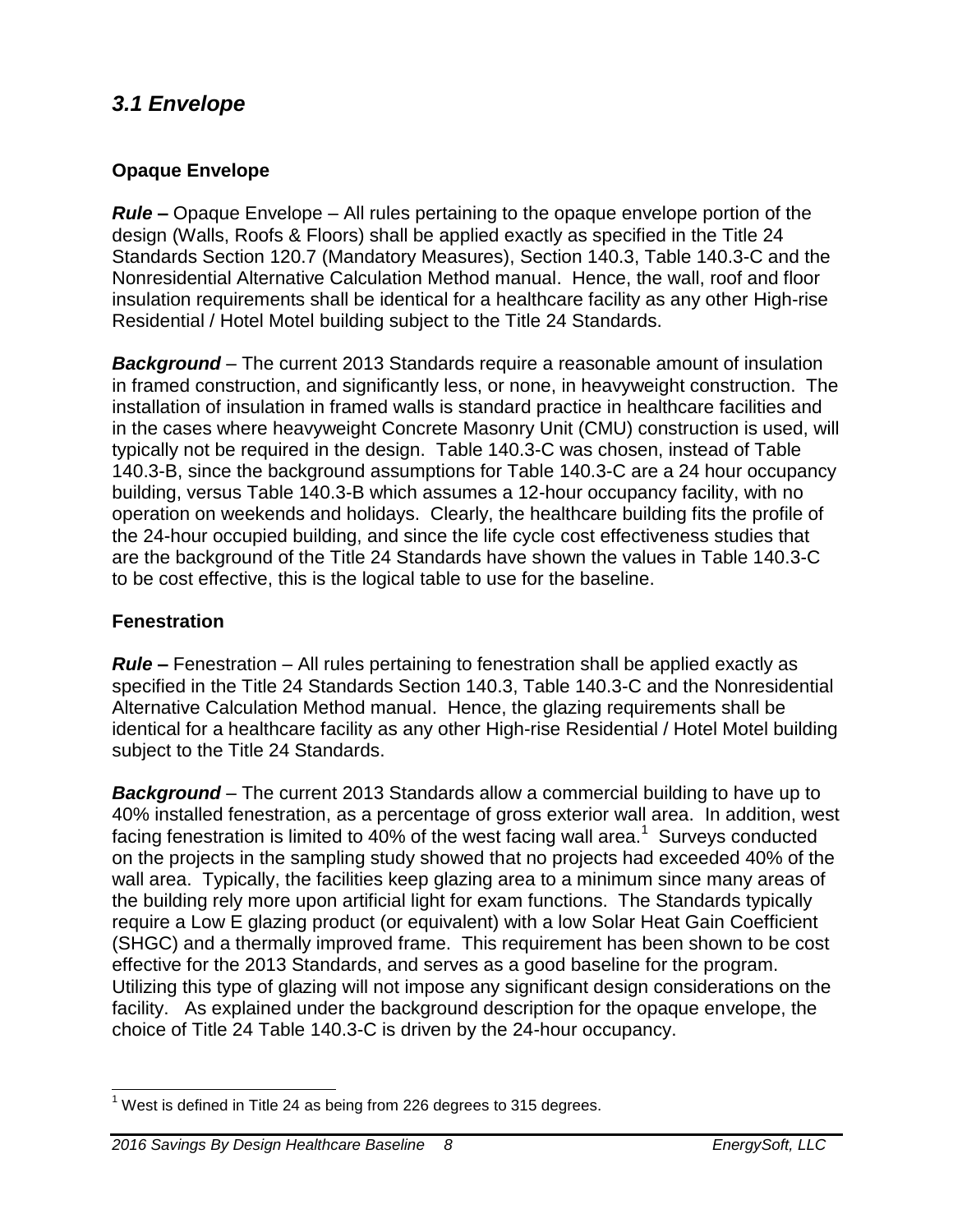### **TABLE SBD-I—BASELINE ENVELOPE CRITERIA FOR HEALTHCARE FACILITIES**

|                         |                          |                     | Climate Zone |              |              |              |              |              |              |              |              |              |              |              |              |              |              |              |
|-------------------------|--------------------------|---------------------|--------------|--------------|--------------|--------------|--------------|--------------|--------------|--------------|--------------|--------------|--------------|--------------|--------------|--------------|--------------|--------------|
|                         |                          |                     |              |              | 3            |              |              |              |              | 8            | Q            | 10           |              | 12           |              | 14           | 15           | 16           |
| Roofs/Ceilings          | Metal Building           |                     | 0.065        | 0.065        | 0.065        | 0.065        | 0.065        | 0.065        | 0.065        | 0.065        | 0.065        | 0.065        | 0.065        | 0.065        | 0.065        | 0.065        | 0.065        | 0.065        |
|                         | Wood Framed and Other    |                     | 0.034        | 0.028        | 0.039        | 0.028        | 0.039        | 0.039        | 0.039        | 0.028        | 0.028        | 0.028        | 0.028        | 0.028        | 0.028        | 0.028        | 0.028        | 0.028        |
| <b>Roofing Products</b> | Low-<br>sloped           | Aged<br>Reflectance | <b>NR</b>    | <b>NR</b>    | <b>NR</b>    | <b>NR</b>    | <b>NR</b>    | <b>NR</b>    | <b>NR</b>    | <b>NR</b>    | <b>NR</b>    | 0.55         | 0.55         | <b>NR</b>    | 0.55         | 0.55         | 0.55         | <b>NR</b>    |
|                         |                          | Emittance           | <b>NR</b>    | <b>NR</b>    | <b>NR</b>    | <b>NR</b>    | <b>NR</b>    | <b>NR</b>    | <b>NR</b>    | <b>NR</b>    | <b>NR</b>    | 0.75         | 0.75         | <b>NR</b>    | 0.75         | 0.75         | 0.75         | <b>NR</b>    |
| Walls                   | Metal Building           |                     | 0.061        | 0.061        | 0.061        | 0.061        | 0.061        | 0.061        | 0.061        | 0.061        | 0.061        | 0.061        | 0.057        | 0.057        | 0.057        | 0.057        | 0.057        | 0.057        |
|                         | Metal-framed             |                     | 0.105        | 0.105        | 0.105        | 0.105        | 0.105        | 0.105        | 0.105        | 0.105        | 0.105        | 0.105        | 0.105        | 0.105        | 0.105        | 0.105        | 0.105        | 0.105        |
|                         | Mass Light               |                     | 0.170        | 0.170        | 0.170        | 0.170        | 0.170        | 0.227        | 0.227        | 0.227        | 0.196        | 0.170        | 0.170        | 0.170        | 0.170        | 0.170        | 0.170        | 0.170        |
|                         | Mass Heavy               |                     | 0.160        | 0.160        | 0.160        | 0.184        | 0.211        | 0.69C        | 0.690        | 0.690        | 0.690        | 0.690        | 0.184        | 0.253        | 0.211        | 0.184        | 0.184        | 0.160        |
|                         | Wood-framed and Other    |                     | 0.059        | 0.059        | 0.059        | 0.059        | 0.059        | 0.059        | 0.059        | 0.059        | 0.059        | 0.059        | 0.042        | 0.059        | 0.059        | 0.042        | 0.042        | 0.042        |
| Floors/Soffits          | <b>Mass</b>              |                     | 0.045        | 0.045        | 0.058        | 0.058        | 0.058        | 0.069        | 0.092        | 0.092        | 0.092        | 0.069        | 0.058        | 0.058        | 0.058        | 0.045        | 0.058        | 0.037        |
|                         | Other                    |                     | 0.034        | 0.034        | 0.039        | 0.039        | 0.039        | 0.039        | 0.071        | 0.039        | 0.039        | 0.039        | 0.039        | 0.039        | 0.039        | 0.034        | 0.039        | 0.034        |
| Doors. U-factor         | Non-Swinging<br>Swinging |                     | 0.50<br>0.70 | 1.45<br>0.70 | 1.45<br>0.70 | 1.45<br>0.70 | 1.45<br>0.70 | 1.45<br>0.70 | 1.45<br>0.70 | 1.45<br>0.70 | 1.45<br>0.70 | 1.45<br>0.70 | 1.45<br>0.70 | 1.45<br>0.70 | 1.45<br>0.70 | 1.45<br>0.70 | 1.45<br>0.70 | 0.50<br>0.70 |

Notes:

1. Mass, Light walls are defined as having a heat capacity greater than or equal to 7.0 Btu/h-ft2 and less than 15.0 Btu/h-ft2. Heavy mass walls are defined as having a heat capacity greater than or equal to 15.0 Btu/h-ft2.

|                            |          |                                     |                                     |                 |                     | <b>All Climate Zones</b> |                            |                       |
|----------------------------|----------|-------------------------------------|-------------------------------------|-----------------|---------------------|--------------------------|----------------------------|-----------------------|
|                            |          |                                     |                                     |                 | Fixed<br>Window     | Operable<br>Window       | Curtainwall/<br>Storefront | Glazed Doors          |
|                            |          | Area-Weighted<br>Performance Rating | Max<br>U-factor                     | 0.36            | 0.46                | 0.41                     | 0.45                       |                       |
|                            | Vertical | Max RSHGC                           | 0.25                                | 0.22            | 0.26                | 0.23                     |                            |                       |
| ation<br>Envelope<br>estr: |          | Area-Weighted<br>Performance Rating | Min VT                              | 0.42            | 0.32                | 0.46                     | 0.17                       |                       |
|                            |          |                                     | Maximum WWR%                        |                 |                     | 40%                      |                            |                       |
|                            | ε<br>Ŀ.  |                                     |                                     |                 | Glass, Curb Mounted | Glass, Deck Mounted      |                            | Plastic, Curb Mounted |
|                            |          |                                     | Area-Weighted<br>Performance Rating | Max<br>U-factor | 0.58                | 0.46                     |                            | 0.88                  |
|                            |          | Skylights                           |                                     | Max SHGC        | 0.25                | 0.25                     |                            | NR                    |
|                            |          |                                     | Area-Weighted<br>Performance Rating | Min VT          | 0.49                | 0.49                     |                            | 0.64                  |
|                            |          |                                     | Maximum SRR%                        |                 |                     | 5%                       |                            |                       |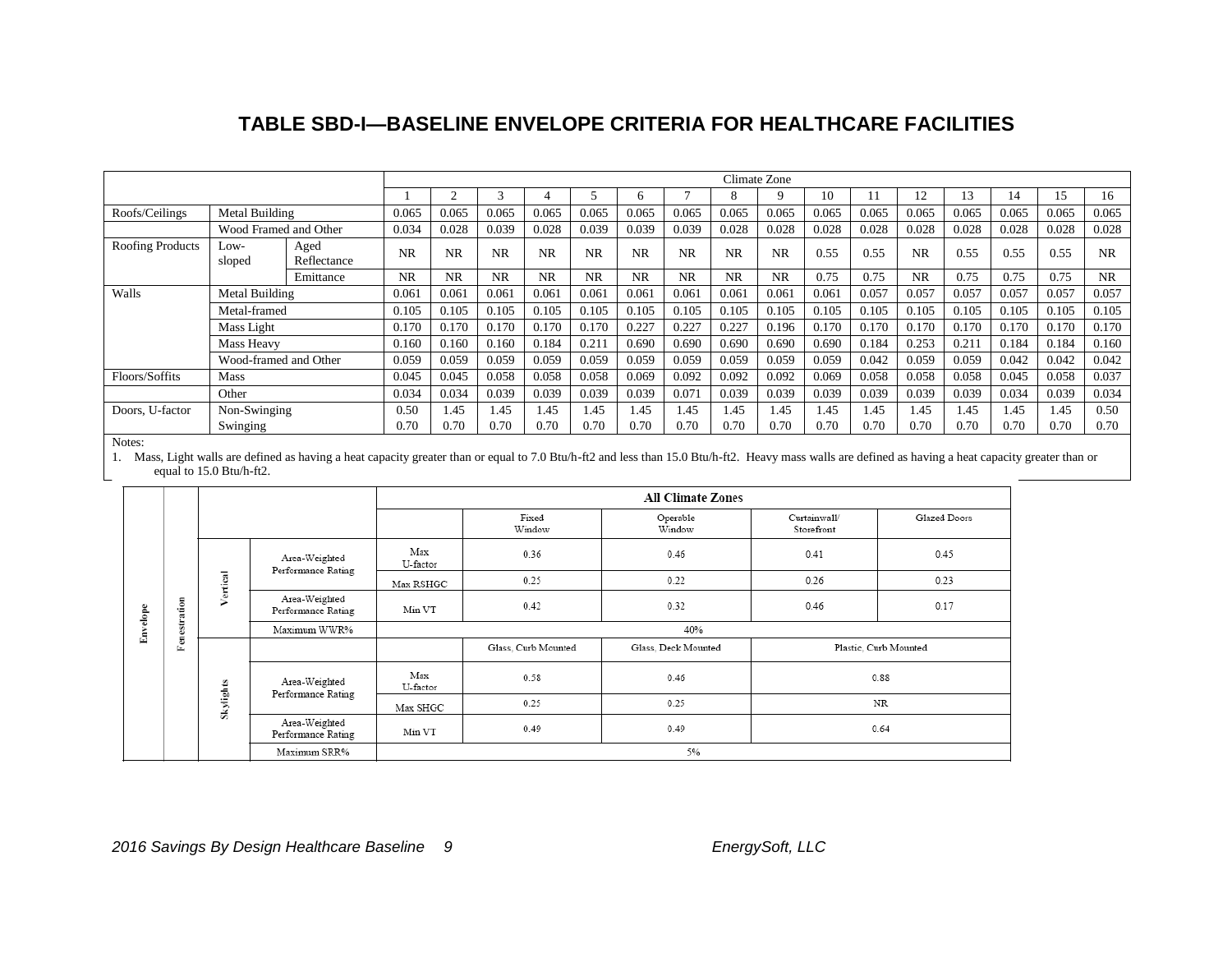# *3.2 Lighting*

*Rule –* Lighting Function Complete Building – Title 24 Standards section 140.6 rules and requirements shall be applied for all lighting in the building. This section is supplemented with an additional category named *Hospital / Healthcare* added to Table SBD-M (Complete Building Method Lighting Power Density Values). Note that this approach also provides for any lighting control credits in Section 140.6 (Table 140.6-A) such as occupancy sensors.

*Background* – The Healthcare lighting allowance is taken from ASHRAE/IES 90.1-2010 Table 9.5.1, Building Area Method Table.

| TYPE OF USE                                      | <b>BASELINE LIGHTING POWER</b> |
|--------------------------------------------------|--------------------------------|
|                                                  | LPD (W/ft <sup>2</sup> )       |
| Auditoriums                                      | 1.5                            |
| <b>Classroom Building</b>                        | 1.1                            |
| Commercial and industrial storage buildings      | 0.6                            |
| Convention centers                               | 1.2                            |
| <b>Financial Institutions</b>                    | 1.1                            |
| General commercial and industrial work buildings | 1.0                            |
| Grocery stores                                   | 1.5                            |
| <b>Hospital/Healthcare</b>                       | 1.21                           |
| Library                                          | 1.3                            |
| Medical buildings and clinics                    | 1.1                            |
| Office buildings                                 | 0.8                            |
| <b>Parking Garages</b>                           | 0.2                            |
| Religious facilities                             | 1.6                            |
| Restaurants                                      | 1.2                            |
| <b>Schools</b>                                   | 1.0                            |
| Theaters                                         | 1.3                            |
| All others                                       | 0.6                            |

#### TABLE SBD-M—COMPLETE BUILDING METHOD – BASELINE LIGHTING POWER DENSITY VALUES (Watts/ft²)

*Rule –* Lighting Function Area Category – Title 24 Standards section 140.6 rules and requirements shall be applied for all lighting in the building. Table 140.6-C of the Standards, Area Category Functions, will be supplemented with additional Area Category Lighting functions specific to Healthcare. Selection of any valid Title 24 lighting functions from Table SBD-N, combined with any other categories in this additional table, shall be acceptable. Note that this approach also provides for any lighting control credits in Section 140.6 (Table 140.6-A) such as occupancy sensors.

*Background* – Healthcare facilities contain many occupancy types which are not adequately covered in the Title 24 Standards, but require special lighting allowances. The healthcare lighting category designations have been derived from the designations of spaces provided by OSHPD. Typically, a healthcare facility will need to be broken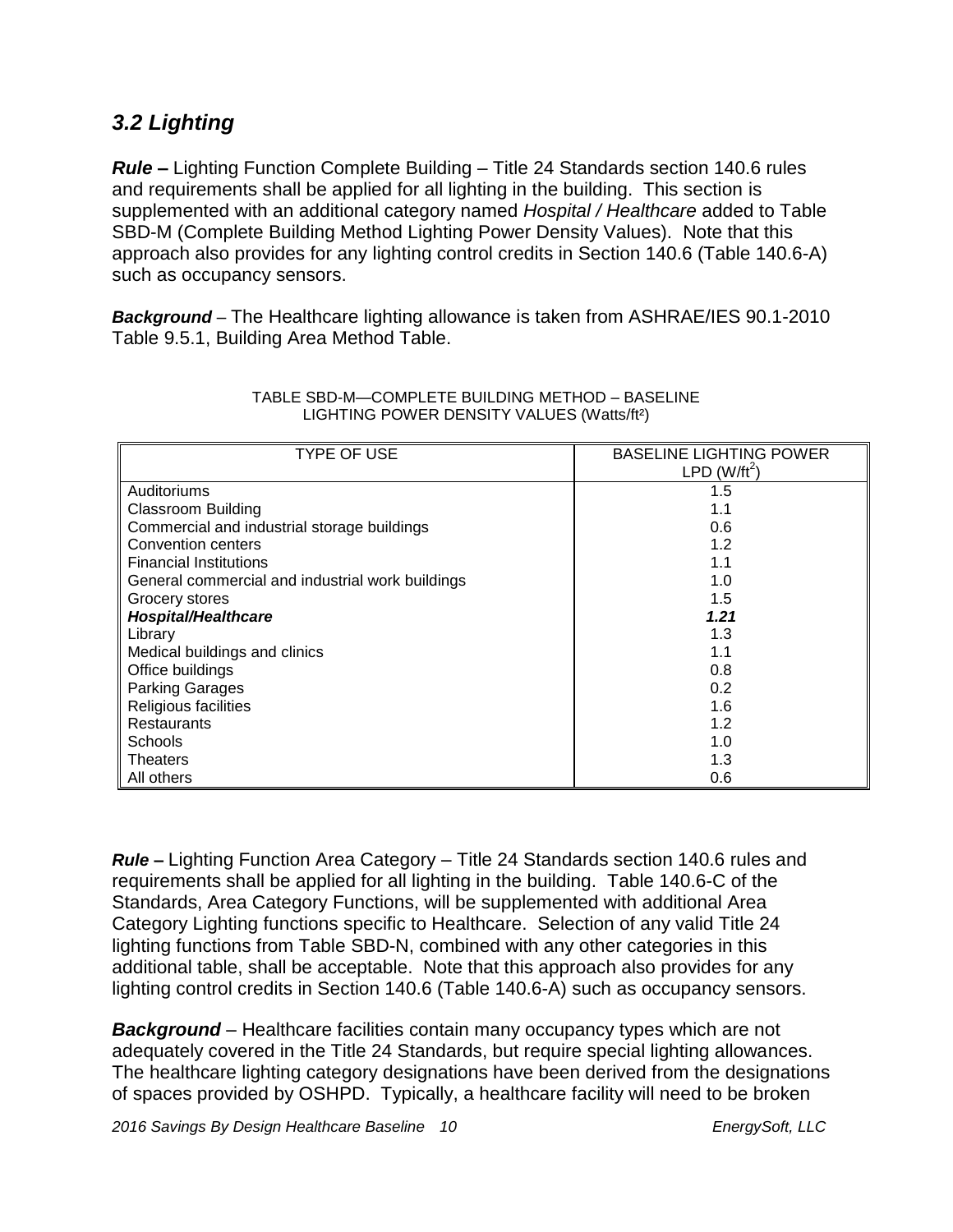out by each unique zone since each zone will have special air balance requirements (see section 2.3). The LPD values are derived from:

- IES Illuminance Category from IESNA RP-29-95 Table 1B
- ASHRAE/IESNA 90.1-2010 LPDs from Table 9.6.1
- Title 24 2013 Area Category LPDs from Table 140.6-D
- Title 24 2013 Tailored LPDs from Table 140.6-G
- Surveyed Lighting from the projects listed in Section 1.1

Note that several categories listed in the spreadsheet that cover mechanical and electrical rooms were consolidated into the category "Mechanical Equipment Room". "Gift Shop" and "Office" were not included since these occupancies are covered by the categories "Retail / Wholesale Sales" and "Office" in Title 24. Utilizing the above listed data, the LPD values chosen for inclusion were taken from the Title 24 2013, Table 140.6-G, utilizing the IES Categories provided in the IESNA RP-29-95 Table 1B. Effectively, this provides a baseline which utilizes the recommended illumination levels provided by IES, using the maximum allowed power densities stipulated in Title 24.

A number of Title 24 rules for modeling lighting are adopted by reference to section 140.6 of Title 24, most notably the specific exclusion of Exam lighting in medical facilities. So, for example, a patient room is only allowed 0.6 w/ $tt^2$  of lighting, however, in most modern designs, a separately switched exam light is included. This lighting would be excluded from the analysis, or modeled as process related lighting in both the standard and proposed.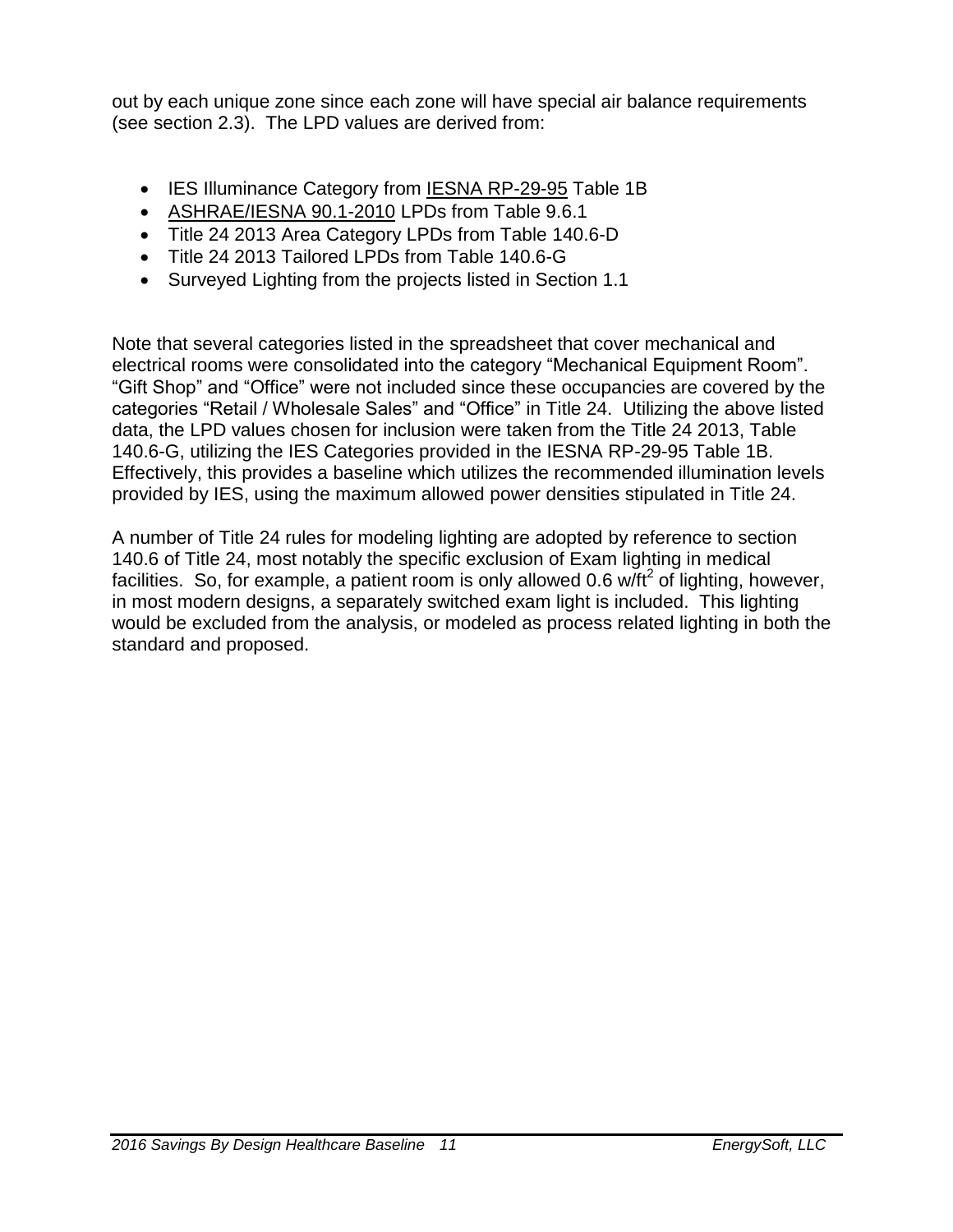| PRIMARY FUNCTION                                         | <b>BASELINE LIGHTING POWER</b> |
|----------------------------------------------------------|--------------------------------|
|                                                          | $(w/ft^2)$                     |
| Auditorium                                               | 1.5                            |
| Auto repair                                              | 0.9                            |
| <b>Beauty Salon</b>                                      | 1.7                            |
| <b>Civic Meeting Place</b>                               | 1.3                            |
| Classrooms, lecture, training, vocational room           | 1.2                            |
| Commercial and industrial storage                        | 0.6                            |
| Convention, conference, multipurpose and meeting centers | 1.4                            |
| Corridors, restrooms, stairs and support areas           | 0.6                            |
|                                                          | 1.1                            |
| Dining                                                   |                                |
| Electrical, mechanical, telephone rooms                  | 0.7                            |
| Exercise center, gymnasium                               | 1.0                            |
| Exhibit, museum                                          | 2.0                            |
| Financial institution                                    | 1.2                            |
| General commercial and industrial work                   |                                |
| High bay                                                 | 1.0                            |
| Low bay                                                  | 0.9                            |
| Precision                                                | 1.2                            |
| Grocery sales                                            | 1.2                            |
| <b>Hospital / Healthcare</b>                             |                                |
| <b>Anesthesia Storage</b>                                | 1.7                            |
| <b>Angiographic-All Other Types</b>                      | 1.7                            |
| <b>Angiographic-Heart Only</b>                           | 1.7                            |
| <b>Autopsy</b>                                           | 1.2                            |
| <b>Bathroom</b>                                          | 0.6                            |
| <b>Bedpan Room</b>                                       | 0.6                            |
| <b>Cast Room</b>                                         | 1.7                            |
| <b>Clean Linen Storage</b>                               | 0.6                            |
| <b>Clean Utility / Workroom</b>                          | 1.2                            |
| <b>Conference Rooms</b>                                  | 1.2                            |
| <b>Corridors</b>                                         | 0.6                            |
| <b>Cystoscopy</b>                                        | 1.7                            |
| <b>Darkroom</b>                                          | 0.3                            |
| <b>Decontamination</b>                                   | 1.2                            |
| <b>Delivery Room</b>                                     | 1.89                           |
| <b>Dietary Day Storage</b>                               | 0.6                            |
| <b>Dining Room</b>                                       | 1.1                            |
| Dishwashing                                              | 1.6                            |
| <b>Emergency Operating Room</b>                          | 2.26                           |
| <b>Endoscopy</b>                                         | 1.7                            |
| <b>Histology</b>                                         | 1.89                           |
| <b>Isolation</b>                                         | 0.6                            |
| Janitors Closet / Utility                                | 0.6                            |
| <b>Kitchen, Food Preparation</b>                         | 1.6                            |
| L/D/R/Post Partum                                        | 0.80                           |
| Labor/Delivery/Recovery                                  | 1.89                           |
| Laboratory                                               | 1.4                            |
| <b>Linen Storage, Clean</b>                              | 0.6                            |
| Lobby                                                    | 0.8                            |
| <b>Lockers</b>                                           | 0.8                            |
| <b>Mammography</b>                                       | 1.8                            |
| <b>Mechanical Equipment Room</b>                         | 0.7                            |
| <b>Medical Records</b>                                   | 1.7                            |
| <b>Nuclear Medicine, Hot Lab</b>                         | 1.2                            |

#### TABLE SBD-N—AREA CATEGORY METHOD – BASELINE LIGHTING POWER DENSITY VALUES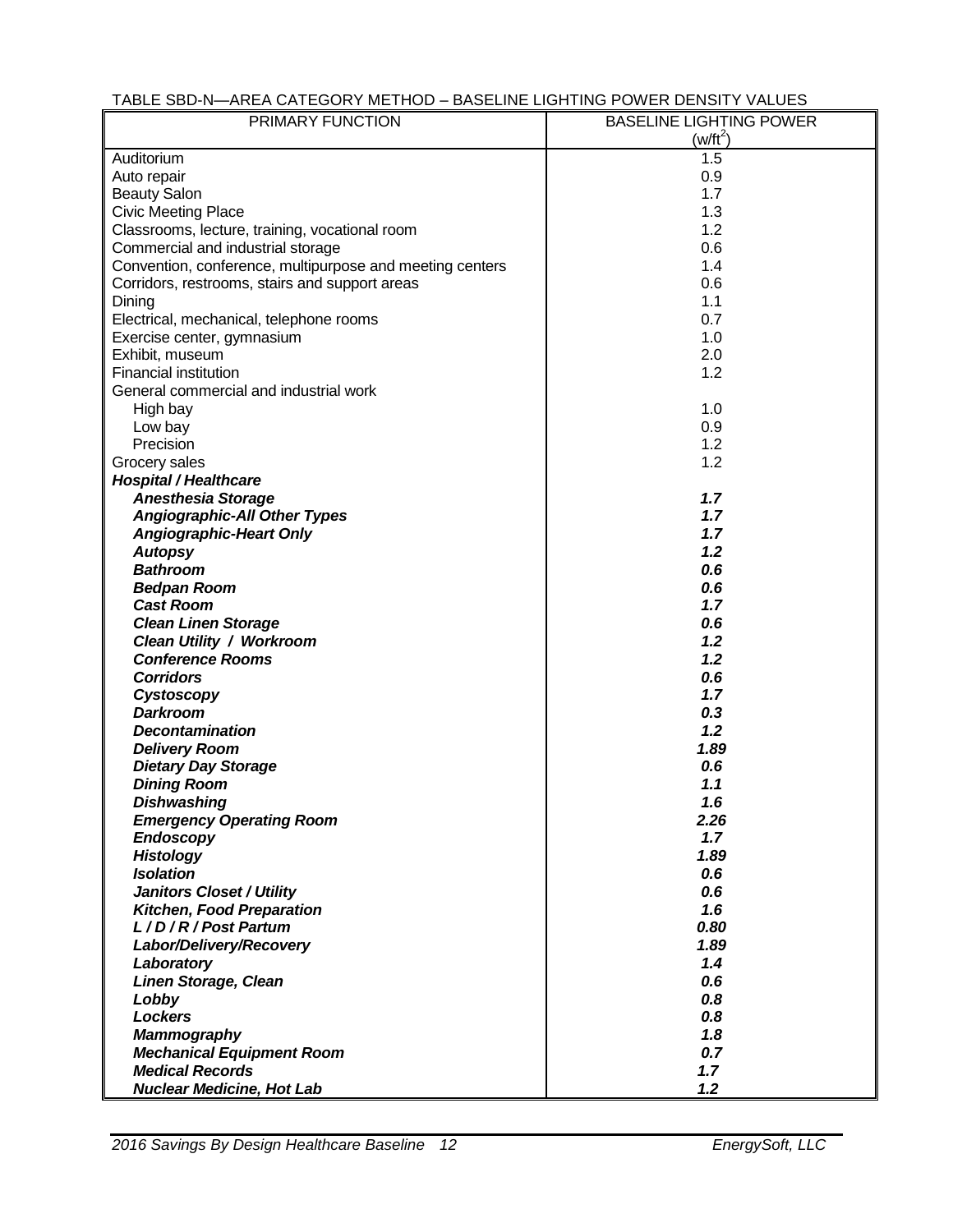| TABLE SBD-N-AREA CATEGORY METHOD - BASELINE |  |
|---------------------------------------------|--|
| LIGHTING POWER DENSITY VALUES (cont.)       |  |

| PRIMARY FUNCTION                              | <b>BASELINE LIGHTING POWER</b> |
|-----------------------------------------------|--------------------------------|
| Hospital / Healthcare (cont)                  |                                |
| <b>Nursery, Exam</b>                          | 1.7                            |
| <b>Nursery, General</b>                       | 0.6                            |
| <b>Nursing Stations</b>                       | 0.87                           |
| <b>Operating Room</b>                         | 1.89                           |
| Pathology                                     | 1.7                            |
| <b>Patient Room</b>                           | 0.6                            |
| <b>Pharmacy / Medicine Room</b>               | 1.14                           |
| <b>Physical Therapy and Hydrotherapy</b>      | 0.91                           |
| <b>Recovery</b>                               | 1.15                           |
| <b>Scrub Up Area, Surgical Corridor</b>       | 1.89                           |
| <b>Soiled Linen, Sorting</b>                  | 1.2                            |
| <b>Special Procedure Room, Diagnostic</b>     | 1.7                            |
| <b>Special Procedure Room, Invasive</b>       | 1.7                            |
| <b>Stairways</b>                              | 0.6                            |
| <b>Sterilizer Room</b>                        | 1.2                            |
| <b>Sub-Sterile</b>                            | 0.8                            |
| <b>Surgical Supply</b>                        | 1.2                            |
| <b>Trash Chute Room</b>                       | 0.6                            |
| <b>Trauma</b>                                 | 1.7                            |
|                                               | 1.2                            |
| <b>Treatment / Examination</b>                |                                |
| <b>Unsterile Supply</b>                       | 0.6                            |
| <b>Waiting Areas/Lounges</b>                  | 0.8                            |
| X-ray. Diagnostic and Treatment               | 1.66                           |
| Hotel function area                           | 1.5                            |
| Kitchen, food preparation                     | 1.6                            |
| Laboratory, Scientific                        | 1.4                            |
| Laundry                                       | 0.9                            |
| Library                                       |                                |
| Reading areas                                 | 1.2                            |
| <b>Stacks</b>                                 | 1.5                            |
| Lobbies:                                      |                                |
| Hotel lobby                                   | 1.1                            |
| Main entry lobby                              | 1.5                            |
| Locker/dressing room                          | 0.8                            |
| Lounge/recreation                             | 1.1                            |
| Malls and atria                               | 1.2                            |
| Medical and clinical care                     | 1.2                            |
| <b>Offices</b>                                |                                |
| >250 square feet                              | 0.75                           |
| $\leq$ 250 square feet                        | 1.0                            |
| Parking Garage Area                           |                                |
| Parking Area                                  | 0.14                           |
| <b>Dedicated Ramps</b>                        | 0.3                            |
| Daylight Adaptation Zones                     | 0.6                            |
| Religious worship                             | 1.5                            |
| Retail merchandise sales, wholesale showrooms | 1.2                            |
| <b>Theaters</b>                               |                                |
| Motion picture                                | 0.9                            |
| Performance                                   | 1.4                            |
| <b>Transportation function</b>                | 1.2                            |
| Waiting area                                  | 1.1                            |
| All Others                                    | 0.6                            |
|                                               |                                |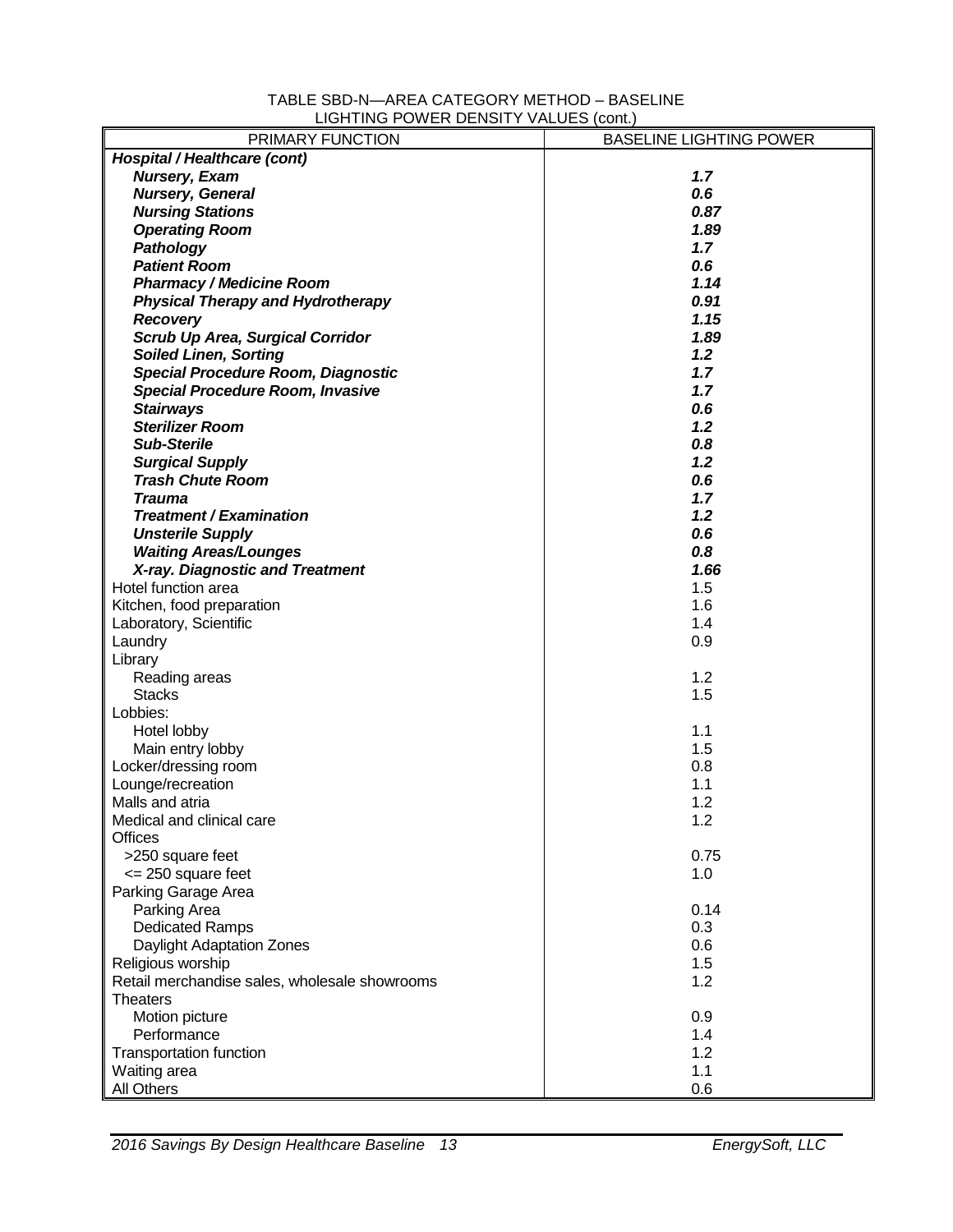# *3.3 Mechanical Equipment*

### **Equipment Efficiency**

*Rule –* Equipment Efficiency – Title 24 Standards section 110.2 rules and requirements relating to minimum equipment efficiencies for space conditioning equipment shall apply.

*Background* – The mechanical equipment used in healthcare facilities is no different than the equipment that is used in any other occupancy in California. This section of the standards provides a good baseline for mechanical equipment efficiencies.

### **Equipment Requirements**

*Rule –* Equipment Requirements - Title 24 Standards section 140.4 rules and requirements relating to equipment requirements such as economizers, variable speed drives, etc. shall be applied. Similar references in the ACM manual shall be applied to the mechanical equipment. This will result in the following rules being applied –

- Economizers The standard (baseline) run includes integrated economizers on all air systems with cooling capacity over 54,000 btuh. Systems designed to deliver 100% outside air already will not be penalized, since the baseline will also include 100% outside air. In addition, DX systems have a mandatory requirement to include Fault Detection and Diagnostic controls.
- Indoor Design Conditions Indoor design temperatures for both the standard and proposed designs are modeled identically. Thermostat settings for each occupancy type within the hospital are modeled according to 1999 ASHRAE Handbook, HVAC Applications Chapter 7 Health Care Facilities, Section 7.4 Specific Design Criteria.
- Outdoor Design Conditions Outdoor design conditions shall be selected from ASHRAE publication SPCDX: Climatic Data for Region X, Arizona, California, Hawaii, and Nevada, 1982, either 0.1% or 0.5% condition. The same conditions shall be used in the standard and proposed analysis.
- Outside Air Ventilation Outside Air Ventilation volume is modeled identically in both the standard and proposed designs. If the actual ventilation schedule is provided by the customer, the actual data will be used for the simulation. Otherwise, the calculation will be run using default ventilation data obtained from the OSHPD / CMC required values.
- The Baseline HVAC System shall be set per the 2013 ACM Manual as follows:
	- Buildings 10,000 ft<sup>2</sup> or less with one floor Single Zone Packaged DX unit for each zone.
	- Buildings 10,000 ft<sup>2</sup> or less with more than one floor Multi-Zone Packaged DX unit for each floor with zone terminal reheat for each zone.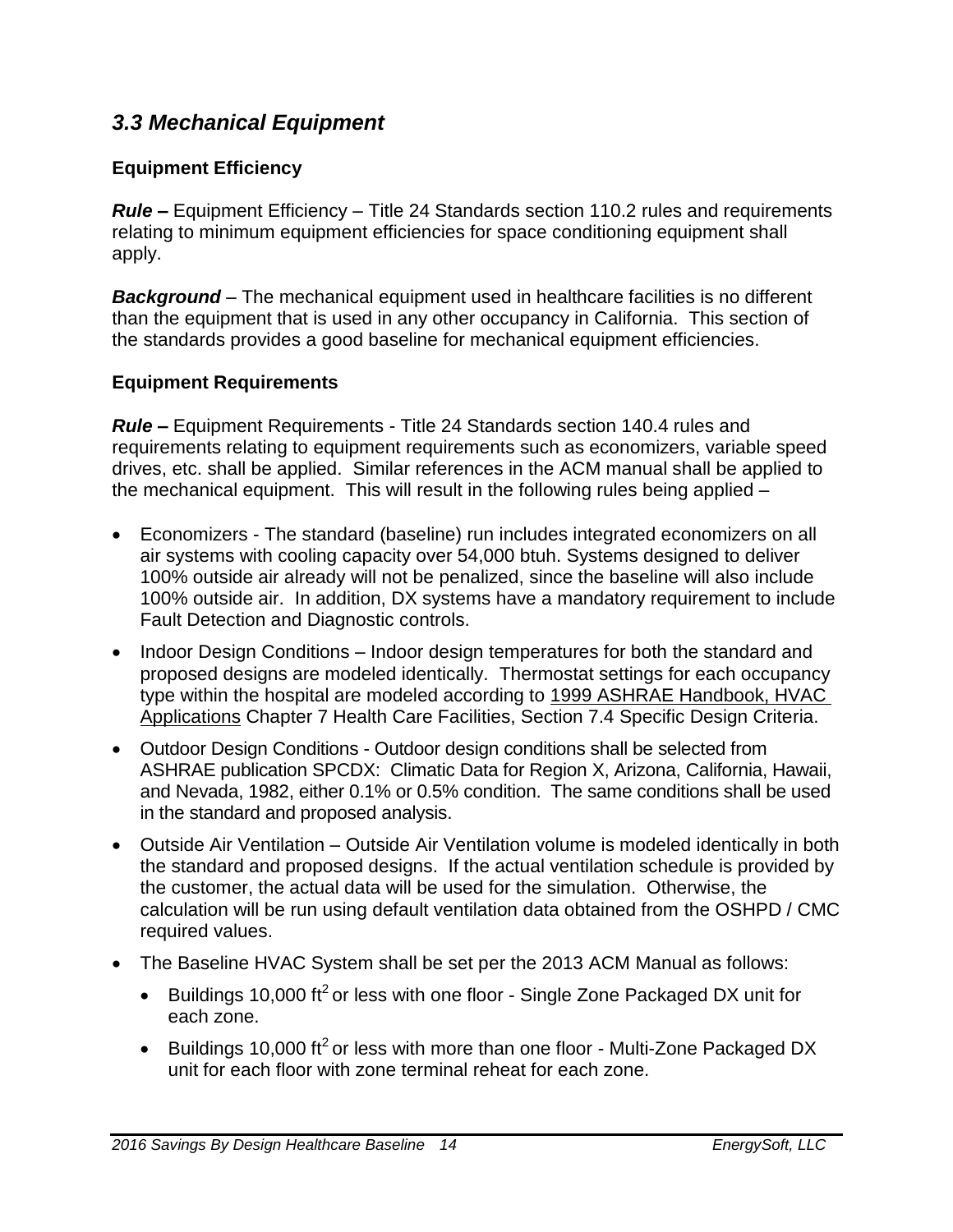- Buildings 10,000 ft<sup>2</sup> 150,000 ft<sup>2</sup> Multi-Zone Packaged DX unit for each floor with zone terminal reheat for each zone.
- Buildings greater than 150,000 ft<sup>2</sup> Multi-Zone Chilled Water Air Handler for each floor with zone terminal reheat for each zone.
- For any zones having special pressurization relationships, cross-contamination requirements, or code required minimum circulation rates, the baseline zone terminal box shall be a constant volume unit.
- For systems that use reheat, the baseline will be hot water reheat coils, fed by a boiler.

*Background* – The equipment requirements listed here are similar to those requirements that were implemented in the later stages of the PBDH program. During the mid-90's, a number of the projects participating in the PBDH program utilized VAV systems. There is a significant first cost associated with a VAV system in healthcare applications, since each zone must be provided with both supply and return VAV boxes in order to maintain pressure relationships. Using a CAV baseline in this situation credits the design with energy savings appropriate for this application, and is consistent with the language in ASHRAE 90.1, with the exception that 90.1 calls for single zone systems. A more appropriate central air handler was used as would be included in Title 24.

# *3.4 Domestic (Service) Hot Water*

*Rule –* DHW Energy Consumption – The rules applying to Domestic Hot Water shall be applied as specified in Section 140.5 (a) of Title 24, and the ACM Manual. Effectively, this makes the inclusion of DHW energy usage in the calculation of energy usage an optional feature. The consultant may choose to include the energy usage in both the Standard and Proposed, or exclude it completely.

*Background* – Healthcare facility DHW energy use is extremely variable at each site. Each facility is likely to have different water needs, depending on the number of beds, as well as the tasks performed on site. For example, DHW requirements climb tremendously if laundry services are performed on site. In addition, some components of DHW energy use is considered process (laundry, sterilization, etc.), which is modeled as "energy neutral", which means the Standard and Proposed will include the usage. The only potential energy savings in the DHW system come from pumping and boiler efficiency.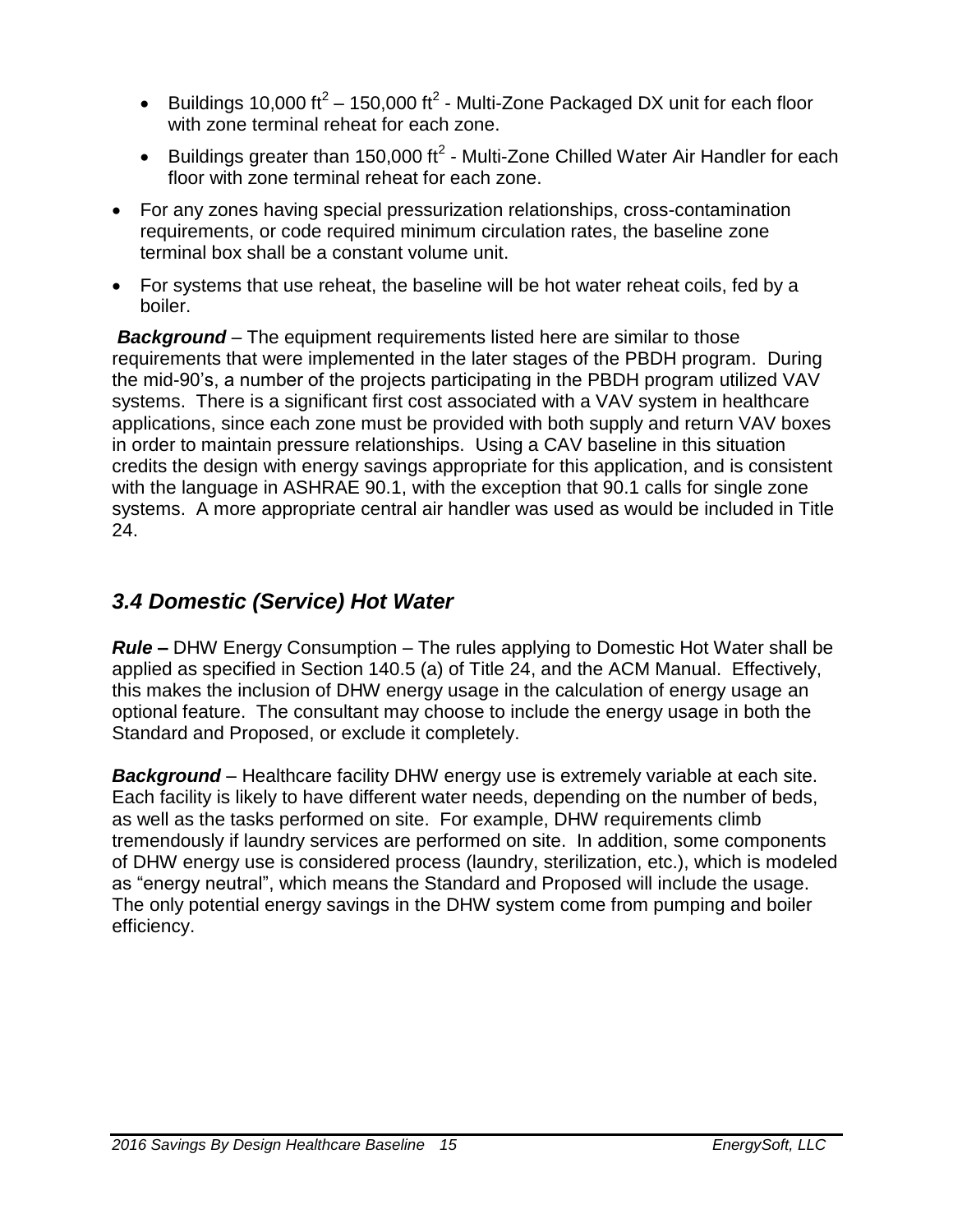# *3.5 Process Loads*

### **Energy**

*Rule –* Process Loads – Title 24 modeling rules for Process Loads shall be applied to healthcare facilities. Process load is modeled as "energy neutral", meaning it is modeled the same in both the Standard and Proposed analyses. Process load is excluded from the Savings By Design Healthcare incentive calculation in the same manner as conventional occupancies.

*Background* – Process energy in hospitals is extremely variable, making it impossible to determine a baseline. However, by including the process energy in the SBD analysis, the potential benefits that can be gained by installing a more efficient cooling system will be amplified by the inclusion of this load. The net effect is that the savings from the cooling system will be greater, given the larger load that must be removed. However, efficiency gains that might be realized by installing, for example, a more efficient sterilization system would be negligible. Clearly this type of application is a process improvement, and there are other efficiency programs designed specifically to address process improvements. SBD incentive analyses are based on the building design and performance only.

Standards Section 140.4(b) 9 allows the inclusion of process loads as follows:

#### *Process loads. Loads caused by a process shall be based upon actual information on the intended use of the building.*

Additionally, ACM manual Section 5.4.9 provides guidelines for how process load is to be modeled as follows:

*Section 5.4.9* Process load is the electrical energy consumption in the conditioned space of a building resulting from an activity or treatment not related to the space conditioning, lighting, service water heating, or ventilating of a building as it relates to human occupancy. Data center loads including transformers, UPS, PDU, server fans and power supplies are considered receptacle loads, not process loads, and the equipment schedules are given in Appendix 5.4B. Compliance software shall model and simulate process loads only if the amount of the process energy and the location and type of process equipment are specified in the construction documents. This information shall correspond to specific special equipment shown on the building plans and detailed in the specifications. The compliance software Compliance Documentation shall inform the user that the compliance software will output process loads including the types of process equipment and locations on the compliance forms.

The standard design shall use the same process loads and radiative/convective split for each zone as the proposed design.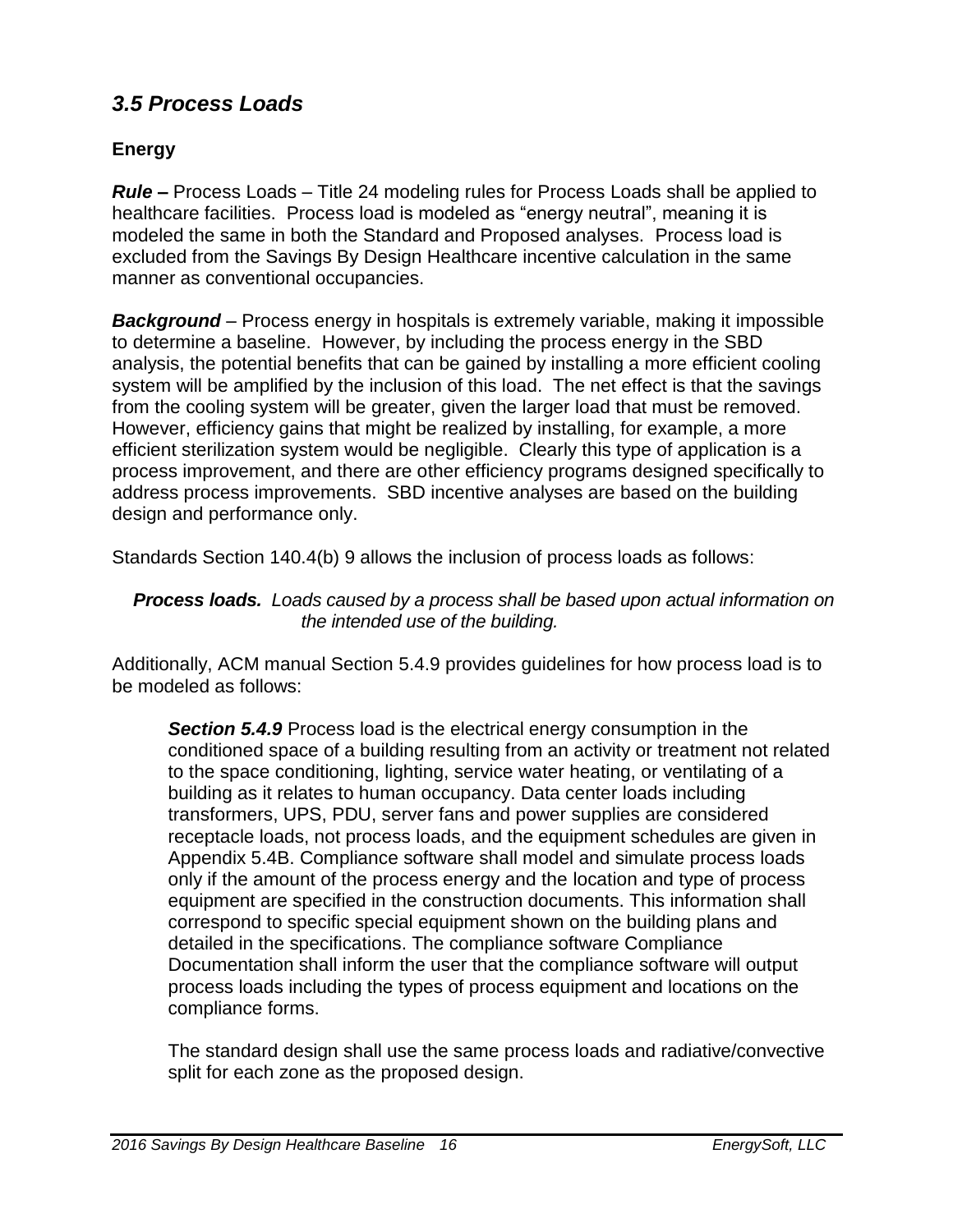### **Ventilation**

*Rule –* Process Outside Air Ventilation – Special outside air ventilation requirements in a healthcare facility is not unusual. While Tables SBD-2-1 and SBD-2-2 quantify the typical ventilation in a healthcare facility, spaces may occur that require higher ventilation rates. The higher ventilation rates will be simulated in both the Standard and Proposed simulation runs, making this an energy neutral feature, except in the case where special setback controls are utilized to reduce the air change rates in response to periods of non-occupancy, where allowed by code. In this case, the proposed building modeling shall use the lower rate during these periods.

**Background** –Title 24 provides language that permits us to deal with special outside air requirements such as we might find in healthcare facilities.

### **Zone Ventilation Air**

*Rule –* Process Fan Power – The current 2013 NACM documentation for process fan power for systems serving process spaces will be used.

**Background -** The reference method models mechanical supply of outdoor ventilation air as part of the simulation of any fan system. The ventilation rate for a fan system is the sum of all ventilation requirements for all zones served by the same fan system.

ACMs must allow the user to: 1) enter the ventilation rate for each zone; and, 2) identify the user input ventilation rate as a tailored ventilation rate. When tailored ventilation rates are entered for any zone, an ACM shall output on compliance forms that tailored ventilation rates have been used for compliance and that a Tailored Ventilation worksheet, and the reasons for different ventilation rates, must be provided as part of the compliance documentation. Tailored ventilation inputs are designed to allow special HVAC applications to comply, but to be used they must correspond to specific needs and the particular design and the plans and specifications used to meet those needs. The reference method determines the minimum building ventilation rate by summing the ventilation rates for all zones determined from Table 2-1 or Table 2-2 as well as zones with justified tailored ventilation rates, input by the user.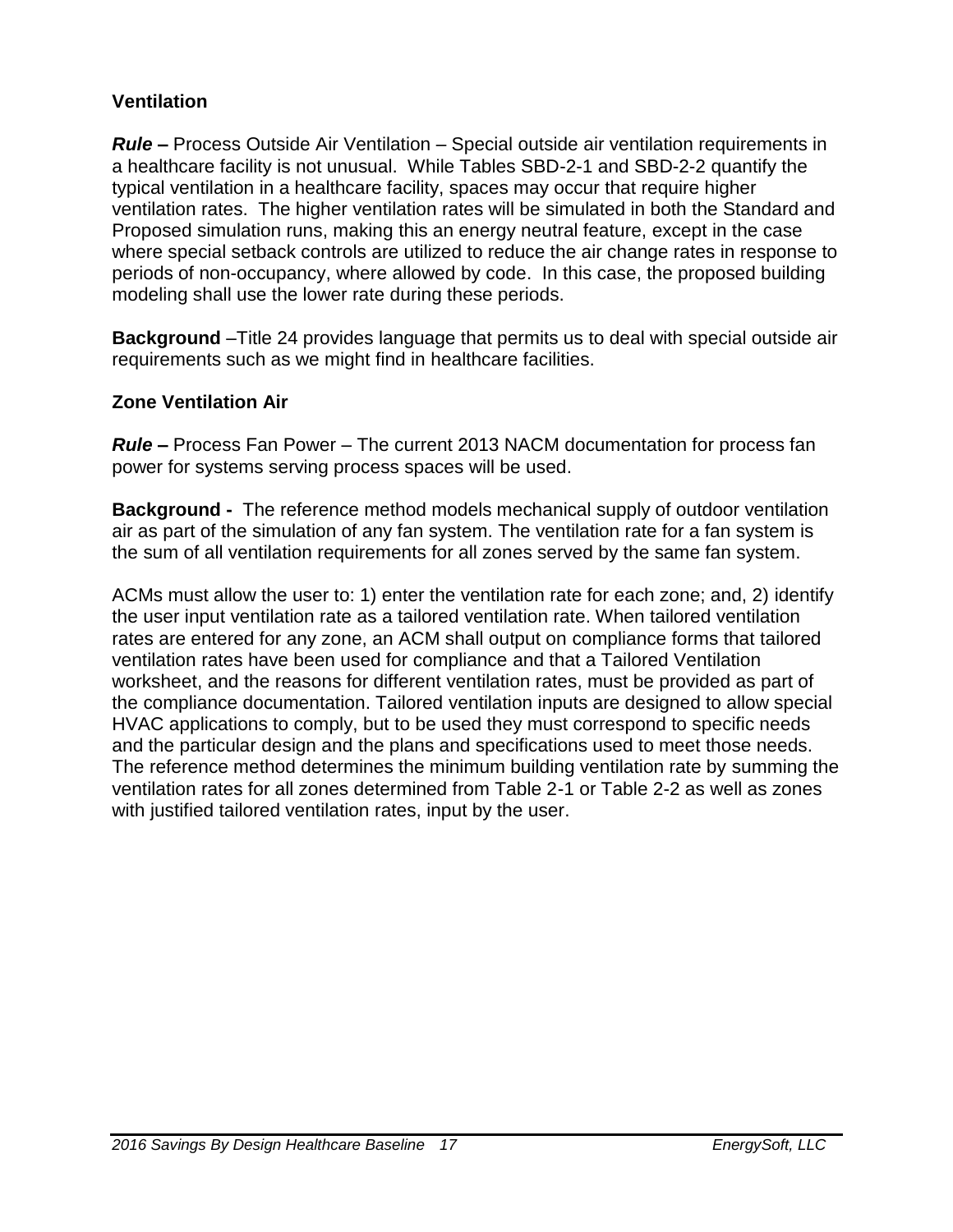# *3.6 Occupancy*

*Rule –* Occupancy and Space Function Assumptions – Tables SBD-2-1 and SBD-2-2 list the default values that shall be used in both the Standard and Proposed simulations. Should the user choose to use a different value for any of these assumptions based upon professional judgment, the same value will be used in both the Standard and Proposed simulations.

**Background** – These values will be used as defaults in the simulation to provide internal load profiles describing each zone in the building. Values have been taken from several sources, since no one source provided complete data for the variety of occupancies being encompassed. Allowing the user to use different internal load assumptions is consistent with the current SBD program, and can be important for spaces that differ dramatically from the assumptions listed here.

| Occupancy Type (1)    | Occupant<br>Density \<br>(people /<br>1000 ft <sup>2</sup> ) | Sensible <sup>(2)</sup><br>(Btu/h /<br>person) | $\text{Latent}^{(2)}$<br>(Btu/h /<br>person) | Receptacle<br>Power $(1)$<br>$(W/\text{ft}^2)$ | Service<br>Water<br>Heating $(1)$<br>(Btu/h-<br>person) | Lighting<br>Power<br>Density $^{(3)}$<br>$(W/ft^2)$ | Minimum<br>$O.A.$ <sup>(1)</sup><br>$(CFM/ft^2)$ | Operating<br>Schedule<br>(Table 7.1.C) |
|-----------------------|--------------------------------------------------------------|------------------------------------------------|----------------------------------------------|------------------------------------------------|---------------------------------------------------------|-----------------------------------------------------|--------------------------------------------------|----------------------------------------|
| Hospital / Healthcare | 5                                                            | 250                                            | 213                                          | 1.00                                           | 135                                                     | 1.21                                                | 0.40                                             | G                                      |

| Table SBD-2-1 Complete Building Occupancy Assumptions |  |  |  |  |
|-------------------------------------------------------|--|--|--|--|
|-------------------------------------------------------|--|--|--|--|

#### **Notes for Tables SBD-2-1 and SBD-2-2**

- (1) From ASHRAE/IESNA 90.1-2001 ECB Supplement Tables 7.1A & 7.1B
- (2) From California Nonresidential Alternative Calculation Method Manual Tables 2-1 & 2-2.
- (3) See Section 2.2

Occupant density values have been taken from the ASHRAE 90.1 document since the corresponding schedules from 90.1 typically assume occupancy rates as high as 90%. Title 24 schedules reduce this number to about 50%, but assume twice the occupant density, resulting in the same overall occupancy diversity.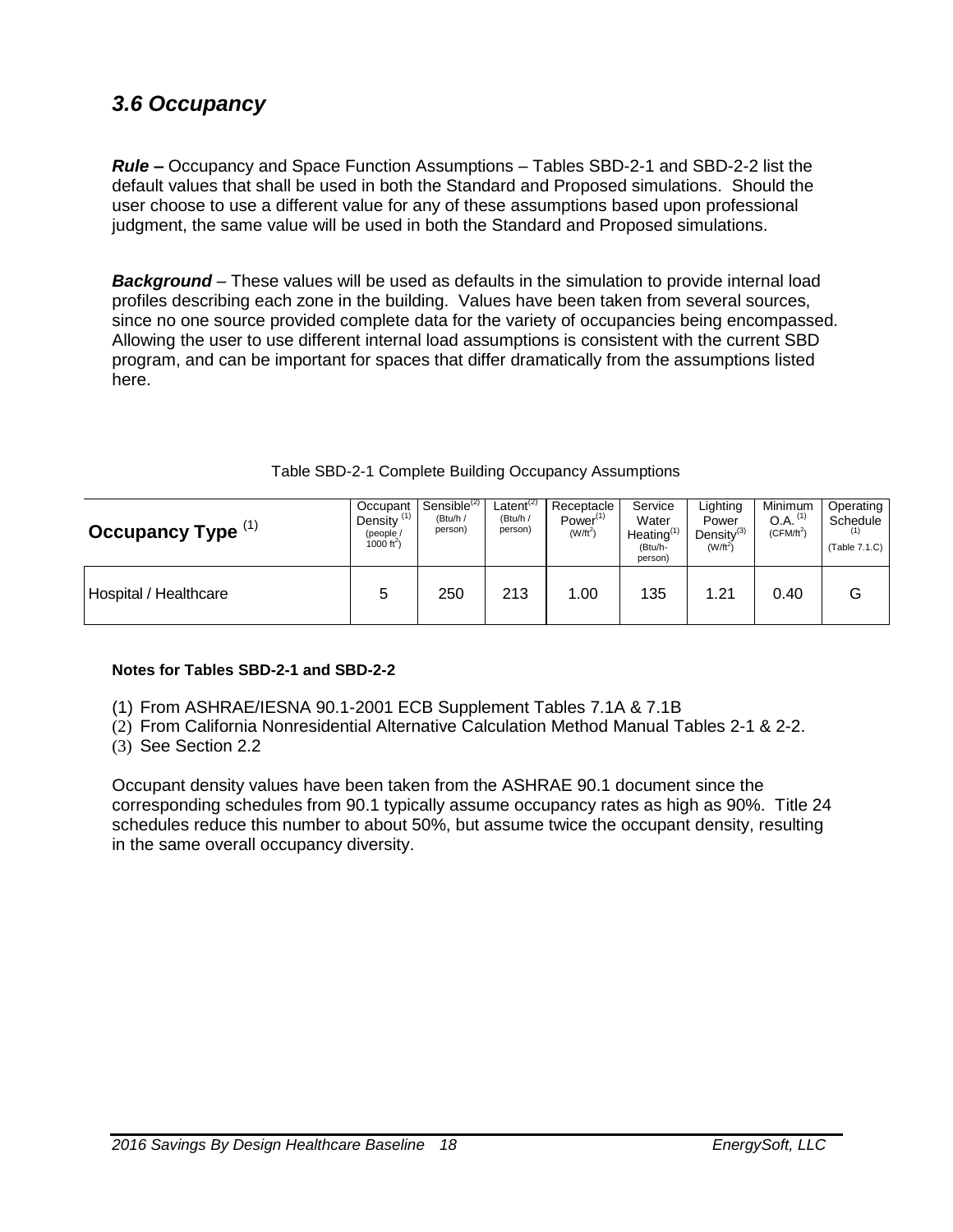### Table SBD-2-2 Area Occupancy Assumptions

|                                    | Occupant                | Sensible <sup>(2)</sup> | Latent <sup>(2)</sup> | Receptacle                | Service                           | Lighting                             | Minimum                                         | Operating        |
|------------------------------------|-------------------------|-------------------------|-----------------------|---------------------------|-----------------------------------|--------------------------------------|-------------------------------------------------|------------------|
| Space Function <sup>(4)</sup>      | Density $(1)$           | (Btu/h /<br>person)     | (Btu/h /<br>person)   | Power $(1)$<br>$(W/ft^2)$ | Water                             | Power                                | $O.A.$ <sup>(4)</sup><br>(CFM/ft <sup>2</sup> ) | Schedule<br>(1)  |
|                                    | (people/<br>1000 $ft^2$ |                         |                       |                           | Heating <sup>(1)</sup><br>(Btu/h- | Density <sup>(3)</sup><br>$(W/ft^2)$ |                                                 | (Table 7.1.C)    |
|                                    |                         |                         |                       |                           | person)                           |                                      |                                                 |                  |
| Anesthesia Storage                 | 5                       | 250                     | 213                   | 1.00                      | $\pmb{0}$                         | 1.8                                  | 1.20                                            | G                |
| Angiographic-All Other Types       | 5                       | 250                     | 213                   | 1.00                      | 600                               | 1.8                                  | 0.30                                            | G                |
| Angiographic-Heart Only            | 5                       | 250                     | 213                   | 1.00                      | 600                               | 1.8                                  | 0.75                                            | G                |
| Autopsy                            | 5                       | 250                     | 213                   | 1.00                      | 600                               | 1.2                                  | 0.30                                            | G                |
| Bathroom/ Public                   | 3.3                     | 250                     | 250                   | 0.10                      | $\pmb{0}$                         | 0.6                                  | 0.15                                            | G                |
| Bedpan Room                        | 5                       | 250                     | 213                   | 0.10                      | 600                               | 0.5                                  | 0.15                                            | G                |
| Cast Room                          | 5                       | 250                     | 213                   | 1.00                      | 600                               | 1.8                                  | 0.30                                            | G                |
| Clean Linen Storage                | 1                       | 250                     | 250                   | 0.10                      | $\pmb{0}$                         | 0.5                                  | 0.30                                            | G                |
| Clean Utility / Workroom           | 5                       | 250                     | 213                   | 2.00                      | 215                               | 0.5                                  | 0.30                                            | G                |
| <b>Conference Rooms</b>            | 20                      | 245                     | 155                   | 0.10                      | 150                               | 1.2                                  | 0.50                                            | G                |
| Corridors                          | 10                      | 250                     | 250                   | 0.10                      | $\pmb{0}$                         | 0.6                                  | 0.30                                            | G                |
| Cystoscopy                         | 5                       | 250                     | 213                   | 1.00                      | 600                               | 1.8                                  | 0.75                                            | G                |
| Darkroom                           | 5                       | 250                     | 213                   | 1.00                      | 600                               | 0.3                                  | 0.30                                            | G                |
| Decontamination                    | 5                       | 250                     | 213                   | 1.00                      | 600                               | 1.2                                  | 0.30                                            | G                |
| Delivery Room                      | 5                       | 250                     | 213                   | 1.00                      | 1000                              | 2.2                                  | 0.75                                            | G<br>G           |
| Dietary Day Storage                | $\overline{2}$          | 250                     | 250                   | 0.10                      | 0                                 | 0.5                                  | 0.30                                            |                  |
| Dining Room                        | 10                      | 275                     | 275                   | 0.10                      | 300                               | 1.1                                  | 1.50                                            | $\sf B$          |
| Dishwashing                        | 5                       | 275                     | 475                   | 1.00                      | 215                               | 1.6                                  | 0.30                                            | G                |
| Endoscopy                          | 5                       | 250                     | 213                   | 1.00                      | 600                               | 1.8                                  | 0.30                                            | G                |
| Histology                          | 5                       | 150                     | 213                   | 1.00                      | 600                               | 2.2                                  | 0.30                                            | G                |
| Isolation                          | 5                       | 250                     | 213                   | 1.00                      | 300                               | 0.5                                  | 0.30                                            | G                |
| Janitors Closet / Utility          | 1                       | 250                     | 250                   | 0.10                      | $\mathbf 0$                       | 0.5                                  | 1.50                                            | G                |
| Kitchen, Food Preparation          | 5                       | 275                     | 475                   | 1.00                      | 400                               | 1.6                                  | 0.30                                            | $\sf B$          |
| Labor/ Delivery/Recovery           | $\mathbf 5$             | 250                     | 213                   | 1.00                      | 1000                              | 2.2                                  | 0.30                                            | G                |
| L/D/R/Post Partum                  | 5                       | 250                     | 213                   | 1.00                      | 1000                              | 0.8                                  | 0.30                                            | G                |
| Laboratory                         | 5                       | 250                     | 213                   | 1.00                      | 600                               | 1.8                                  | 0.30                                            | G                |
| Linen Storage, Clean               | $\overline{c}$          | 250                     | 250                   | 0.10                      | 0                                 | 0.5                                  | 0.30                                            | G<br>G           |
| Lobby                              | 10                      | 250                     | 250                   | 0.10                      | 100                               | 1.1                                  | 0.15                                            |                  |
| Lockers                            | 10                      | 250                     | 250                   | 0.25                      | $\boldsymbol{0}$                  | 0.7                                  | 0.15                                            | G                |
| Mammography                        | 5                       | 250                     | 213                   | 1.00                      | 600                               | 1.8                                  | 0.30                                            | G                |
| Mechanical Equipment Room          | 0.5                     | 250                     | 250                   | 0.10                      | $\pmb{0}$                         | 0.7                                  | 0.15                                            | G                |
| <b>Medical Records</b>             | $\overline{2}$          | 250                     | 250                   | 0.10                      | $\boldsymbol{0}$                  | 1.8                                  | 0.15                                            | G                |
| Nuclear Medicine, Hot Lab          | 5                       | 250                     | 213                   | 1.00                      | 600                               | 1.2                                  | 0.30                                            | G                |
| Nursery, General                   | 5                       | 250                     | 213                   | 1.00                      | 300                               | 0.6                                  | 0.45                                            | G                |
| Nursery, Exam                      | 5                       | 250                     | 213                   | 1.00                      | 300                               | 1.8                                  | 0.45                                            | G                |
| <b>Nursing Stations- General</b>   | 5                       | 250                     | 213                   | 0.25                      | 150                               | 1.0                                  | 0.15                                            | G                |
| <b>Operating Room</b>              | 5                       | 250                     | 213                   | 1.00                      | 1000                              | 3.5                                  | 0.75                                            | G                |
| Pathology                          | 5                       | 250                     | 213                   | 1.00                      | 600                               | 1.8                                  | 0.30                                            | G                |
| Patient Room                       | 5                       | 245                     | 155                   | 1.00                      | 300                               | 0.5                                  | 0.30                                            |                  |
| Pharmacy / Medicine Room           | 5                       | 250                     | 213                   | 1.00                      | 150                               | 1.2                                  | 0.30                                            | G<br>G<br>C<br>G |
| Physical Therapy and Hydrotherapy  | 5                       | 250                     | 213                   | 1.00                      | 150                               | 0.9                                  | 0.30                                            |                  |
| Recovery                           | 5                       | 250                     | 213                   | 1.00                      | 300                               | 0.8                                  | 0.30                                            |                  |
| Scrub Up Area, Surgical Corridor   | 5                       | 250                     | 213                   | 1.00                      | 1000                              | 2.2                                  | 0.30                                            | G                |
| Soiled Linen, Sorting              | 5                       | 250                     | 213                   | 1.00                      | 600                               | 1.2                                  | 1.50                                            | G                |
| Special Procedure Room, Diagnostic | 5                       | 250                     | 213                   | 1.00                      | 600                               | 1.8                                  | 0.30                                            | G                |
| Special Procedure Room, Invasive   | 5                       | 250                     | 213                   | 1.00                      | 600                               | 1.8                                  | 0.75                                            | G                |
| Stairways                          | 1                       | 250                     | 213                   | 0.10                      | $\mathbf 0$                       | 0.6                                  | 0.15                                            |                  |
| Sterilizer Room                    | 5                       | 250                     | 213                   | 1.00                      | 600                               | 1.2                                  | 1.50                                            | G<br>G           |
| Sub-Sterile                        | $\mathbf 5$             | 250                     | 213                   | 1.00                      | 600                               | 0.8                                  | 0.30                                            | G                |
| <b>Surgical Supply</b>             | 5                       | 250                     | 213                   | 1.00                      | 0                                 | 1.2                                  | 0.30                                            | G                |
| Trash Chute Room                   | 0.5                     | 250                     | 250                   | 0.10                      | $\pmb{0}$                         | 0.5                                  | 1.50                                            | G                |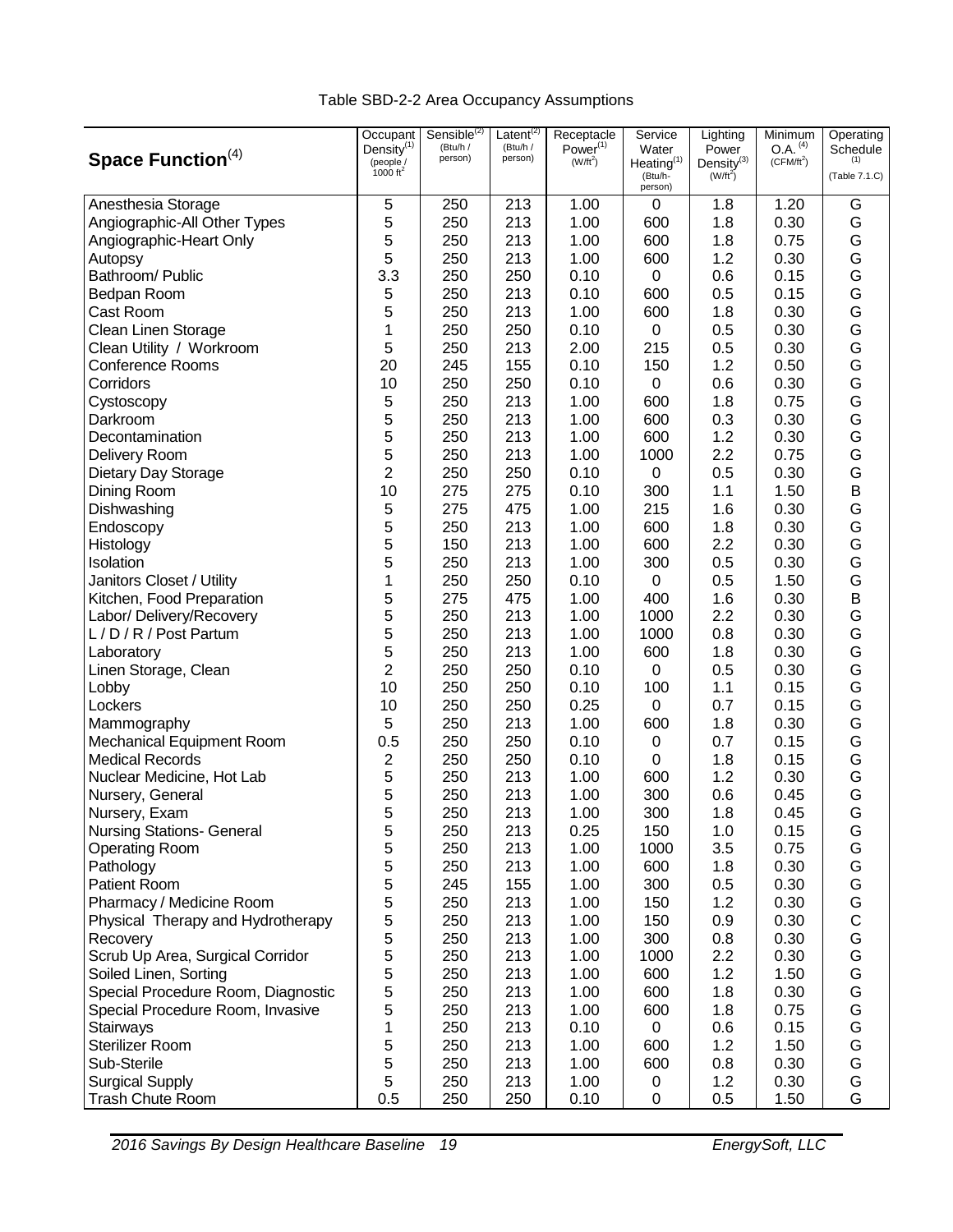| Space Function $(4)$            | Occupant<br>Density $(1)$<br>(people /<br>1000 $ft^2$ | Sensible <sup>(2)</sup><br>(Btu/h/<br>person) | $\overline{\mathsf{a}^{\mathsf{t}}$ atent <sup>(2)</sup><br>(Btu/h /<br>person) | Receptacle<br>Power $(1)$<br>$(W/\text{ft}^2)$ | Service<br>Water<br>Heating <sup>(</sup> )<br>(Btu/h-<br>person) | Lighting<br>Power<br>Density $^{(3)}$<br>$(W/ft^2)$ | Minimum<br>$O.A.$ <sup>(4)</sup><br>$(CFM/ft^2)$ | Operating<br>Schedule<br>(1)<br>(Table 7.1.C) |
|---------------------------------|-------------------------------------------------------|-----------------------------------------------|---------------------------------------------------------------------------------|------------------------------------------------|------------------------------------------------------------------|-----------------------------------------------------|--------------------------------------------------|-----------------------------------------------|
| Trauma                          | 5                                                     | 250                                           | 213                                                                             | 1.00                                           | 600                                                              | 1.8                                                 | 0.75                                             | G                                             |
| Treatment / Examination         | 5                                                     | 250                                           | 213                                                                             | 1.00                                           | 300                                                              | 1.2                                                 | 0.30                                             | C                                             |
| <b>Unsterile Supply</b>         | 2                                                     | 250                                           | 250                                                                             | 1.00                                           |                                                                  | 0.5                                                 | 0.30                                             | G                                             |
| <b>Waiting Areas/Lounges</b>    | 10                                                    | 250                                           | 250                                                                             | 0.10                                           |                                                                  | 0.8                                                 | 0.15                                             | G                                             |
| X-ray, Diagnostic and Treatment | 5                                                     | 250                                           | 213                                                                             | 1.00                                           | 600                                                              | 1.8                                                 | 0.30                                             | G                                             |

#### **Notes for Tables SBD-2-2**

- (1) From ASHRAE/IESNA 90.1-2001 ECB Supplement Tables 7.1A & 7.1B
- (2) From California Nonresidential Alternative Calculation Method Manual Tables 2-1 & 2-2.
- (3) See Section 2.2
- (4) From 2013 California Mechanical Code when listed, otherwise from California

Nonresidential Alternative Calculation Method Manual.

Occupant density values have been taken from the ASHRAE 90.1 document since the corresponding schedules from 90.1 typically assume occupancy rates as high as 90%. Title 24 schedules reduce this number to about 50%, but assume twice the occupant density, resulting in the same overall occupancy diversity.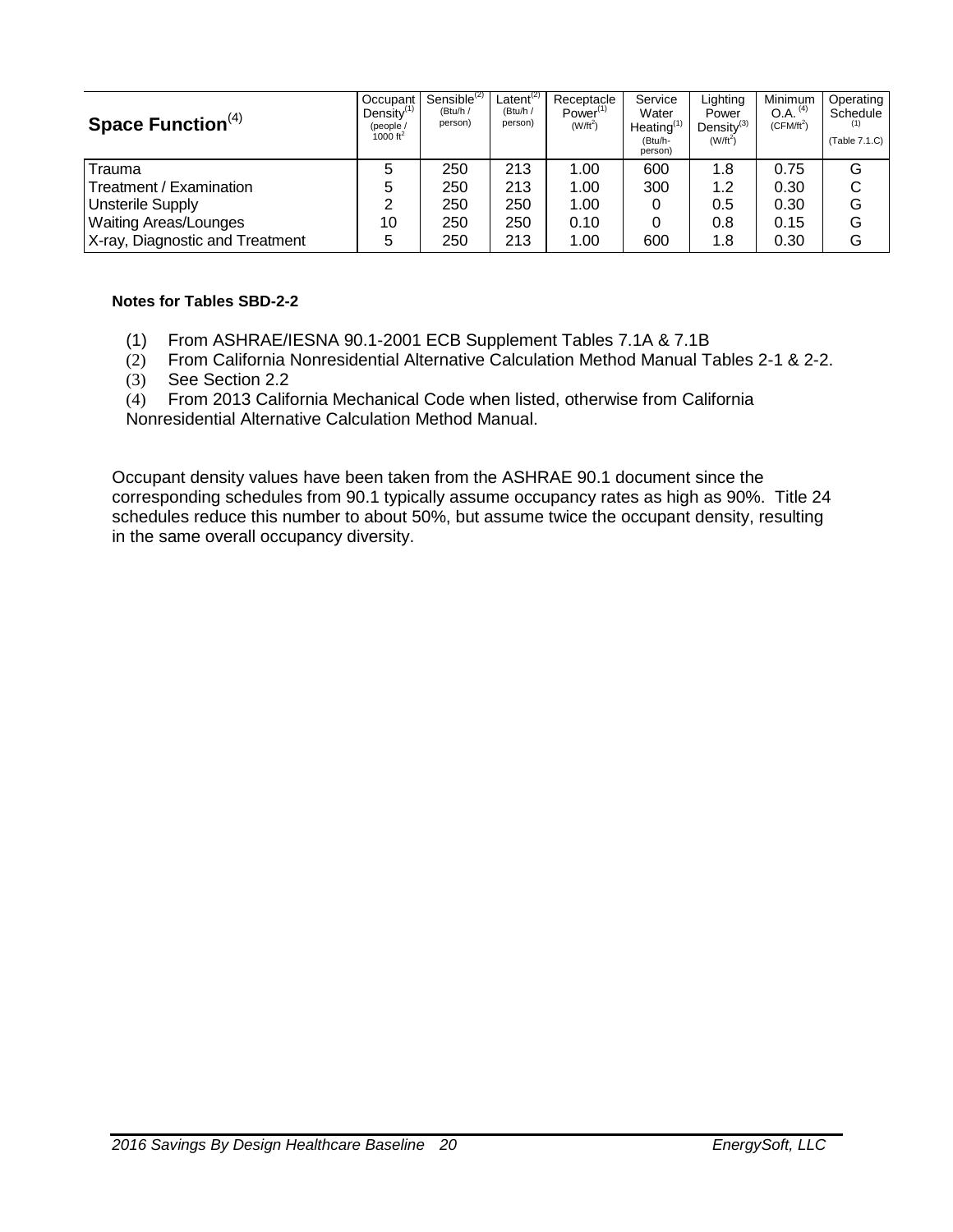*Rule –* Operating Schedules – Listed below are the default occupancy profiles that shall be used in both the Standard and Proposed simulations. Should the user choose to use a different schedule for any of these functions based upon professional judgment, the same schedule will be used in both the Standard and Proposed simulations.

*Background* – These operating schedules have been taken from the GGHC Prescriptive Path for healthcare and ASHRAE 90.1-1999 for offices. They are also similar to the schedules used in the Canadian MNECB code, and were based upon those used in a previous version of Title 24. The schedules chosen for inclusion here are those that relate to healthcare facilities. In particular, the operating schedule "G" is used mostly, since this is a "24-hour" operation schedule. The Title 24 "24-hour" schedule was considered, however this schedule is intended for hotel/motel and high-rise residential buildings. These buildings have occupancy patterns which typically have the rooms mostly unoccupied during most of the day; clearly a poor choice for a healthcare facility. Allowing the user to use different occupancy schedules is consistent with the current SBD program.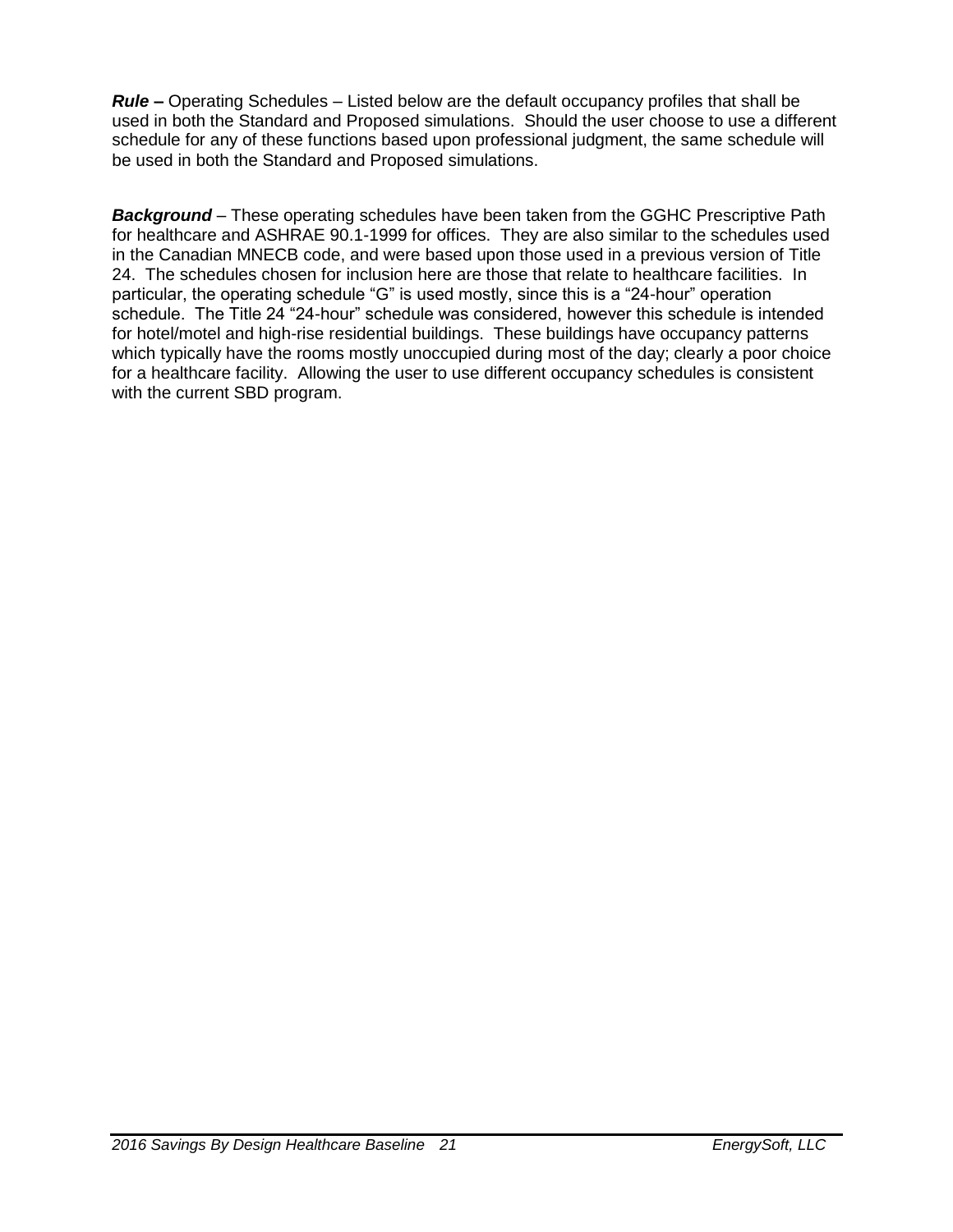|                  | 1a  | 2a  | За  | 4a  | 5a  | 6а  | 7a  | 8a   | 9а   | 10a | 11a | 12  | 1p  | 2p  | 3p  | 4p  | 5p  | 6p  | 7p  | 8p  | 9p  | 10p | 11p | 12  |
|------------------|-----|-----|-----|-----|-----|-----|-----|------|------|-----|-----|-----|-----|-----|-----|-----|-----|-----|-----|-----|-----|-----|-----|-----|
| Occupants        |     |     |     |     |     |     |     |      |      |     |     |     |     |     |     |     |     |     |     |     |     |     |     |     |
| Mon - Fri        | 0.1 | 0   | 0   | 0   | 0   | 0   | 0   | 0    | 0.1  | 0.2 | 0.5 | 0.9 | 0.8 | 0.5 | 0.2 | 0.2 | 0.3 | 0.6 | 0.9 | 0.9 | 0.9 | 0.6 | 0.4 | 0.3 |
| Sat              | 0.3 | 0   | 0   | 0   | 0   | 0   | 0   | 0    | 0.1  | 0.2 | 0.5 | 0.9 | 0.8 | 0.5 | 0.2 | 0.2 | 0.3 | 0.6 | 0.9 | 0.9 | 0.9 | 0.6 | 0.6 | 0.5 |
| Sun              | 0.3 | 0   | 0   | 0   | 0   | 0   | 0   | 0    | 0    | 0.1 | 0.4 | 0.5 | 0.5 | 0.4 | 0.2 | 0.2 | 0.2 | 0.5 | 0.7 | 0.7 | 0.5 | 0.3 | 0.1 | 0.1 |
| Lighting         |     |     |     |     |     |     |     |      |      |     |     |     |     |     |     |     |     |     |     |     |     |     |     |     |
| Mon - Fri        | 0.5 | 0.1 | 0.1 | 0.1 | 0.1 | 0.1 | 0.1 | 0.1  | 0.5  | 0.7 | 0.9 | 0.9 | 0.9 | 0.9 | 0.9 | 0.9 | 0.9 | 0.9 | 0.9 | 0.9 | 0.9 | 0.9 | 0.9 | 0.9 |
| Sat              | 0.5 | 0.1 | 0.1 | 0.1 | 0.1 | 0.1 | 0.1 | 0.1  | 0.5  | 0.7 | 0.9 | 0.9 | 0.9 | 0.9 | 0.9 | 0.9 | 0.9 | 0.9 | 0.9 | 0.9 | 0.9 | 0.9 | 0.9 | 0.9 |
| Sun              | 0.5 | 0.1 | 0.1 | 0.1 | 0.1 | 0.1 | 0.1 | 0.1  | 0.1  | 0.5 | 0.9 | 0.9 | 0.9 | 0.9 | 0.9 | 0.9 | 0.9 | 0.9 | 0.9 | 0.9 | 0.9 | 0.9 | 0.5 | 0.5 |
| Receptacle       |     |     |     |     |     |     |     |      |      |     |     |     |     |     |     |     |     |     |     |     |     |     |     |     |
| Mon - Fri        | 0.5 | 0.1 | 0.1 | 0.1 | 0.1 | 0.1 | 0.1 | 0.1  | 0.5  | 0.7 | 0.9 | 0.9 | 0.9 | 0.9 | 0.9 | 0.9 | 0.9 | 0.9 | 0.9 | 0.9 | 0.9 | 0.9 | 0.9 | 0.9 |
| Sat              | 0.5 | 0.1 | 0.1 | 0.1 | 0.1 | 0.1 | 0.1 | 0.1  | 0.5  | 0.7 | 0.9 | 0.9 | 0.9 | 0.9 | 0.9 | 0.9 | 0.9 | 0.9 | 0.9 | 0.9 | 0.9 | 0.9 | 0.9 | 0.9 |
| Sun              | 0.5 | 0.1 | 0.1 | 0.1 | 0.1 | 0.1 | 0.1 | 0.1  | 0.1  | 0.5 | 0.9 | 0.9 | 0.9 | 0.9 | 0.9 | 0.9 | 0.9 | 0.9 | 0.9 | 0.9 | 0.9 | 0.9 | 0.5 | 0.5 |
| Fans             |     |     |     |     |     |     |     |      |      |     |     |     |     |     |     |     |     |     |     |     |     |     |     |     |
| Mon - Fri        | Off | Off | Off | Off | Off | Off | Off | On   | On   | On  | On  | On  | On  | On  | On  | On  | On  | On  | On  | On  | On  | On  | On  | On  |
| Sat              | Off | Off | Off | Off | Off | Off | Off | On   | On   | On  | On  | On  | On  | On  | On  | On  | On  | On  | On  | On  | On  | On  | On  | On  |
| Sun              | Off | Off | Off | Off | Off | Off | Off | Off  | On   | On  | On  | On  | On  | On  | On  | On  | On  | On  | On  | On  | On  | On  | Off | Off |
| Cooling          |     |     |     |     |     |     |     |      |      |     |     |     |     |     |     |     |     |     |     |     |     |     |     |     |
| Mon - Fri        | 99  | 99  | 99  | 99  | 99  | 99  | 99  | 87   | 75   | 75  | 75  | 75  | 75  | 75  | 75  | 75  | 75  | 75  | 75  | 75  | 75  | 75  | 75  | 75  |
| Sat              | 99  | 99  | 99  | 99  | 99  | 99  | 99  | 87   | 75   | 75  | 75  | 75  | 75  | 75  | 75  | 75  | 75  | 75  | 75  | 75  | 75  | 75  | 75  | 75  |
| Sun              | 99  | 99  | 99  | 99  | 99  | 99  | 99  | 99   | 87   | 75  | 75  | 75  | 75  | 75  | 75  | 75  | 75  | 75  | 75  | 75  | 75  | 75  | 99  | 99  |
| Heating          |     |     |     |     |     |     |     |      |      |     |     |     |     |     |     |     |     |     |     |     |     |     |     |     |
| Mon - Fri        | 55  | 55  | 55  | 55  | 55  | 55  | 55  | 62.5 | 70   | 70  | 70  | 70  | 70  | 70  | 70  | 70  | 70  | 70  | 70  | 70  | 70  | 70  | 70  | 70  |
| Sat              | 55  | 55  | 55  | 55  | 55  | 55  | 55  | 62.5 | 70   | 70  | 70  | 70  | 70  | 70  | 70  | 70  | 70  | 70  | 70  | 70  | 70  | 70  | 70  | 70  |
| Sun              | 55  | 55  | 55  | 55  | 55  | 55  | 55  | 55   | 62.5 | 70  | 70  | 70  | 70  | 70  | 70  | 70  | 70  | 70  | 70  | 70  | 70  | 70  | 55  | 55  |
| <b>Hot Water</b> |     |     |     |     |     |     |     |      |      |     |     |     |     |     |     |     |     |     |     |     |     |     |     |     |
| Mon - Fri        | 0.5 | 0   | 0   | 0   | 0   | 0   | 0   | 0    | 0.7  | 0.  | 0.4 | 0.5 | 0.6 | 0.6 | 0.4 | 0.3 | 0.3 | 0.4 | 0.5 | 0.8 | 0.8 | 0.9 | 0.9 | 0.6 |
| Sat              | 0.6 | 0   | 0   | 0   | 0   | 0   | 0   | 0    | 0.7  | 0.7 | 0.4 | 0.5 | 0.6 | 0.6 | 0.4 | 0.3 | 0.3 | 0.4 | 0.5 | 0.8 | 0.8 | 0.9 | 0.9 | 0.7 |
| Sun              | 0.6 | 0   | 0   | 0   | 0   | 0   | 0   | 0    | 0    | 0.7 | 0.4 | 0.5 | 0.6 | 0.6 | 0.4 | 0.3 | 0.3 | 0.4 | 0.5 | 0.8 | 0.8 | 0.5 | 0.5 | 0.5 |

#### Table SBD-7.1C OPERATING SCHEDULE 'B'

From ASHRAE/IESNA 90.1-2001 ECB Supplement Tables 7.1A & 7.1B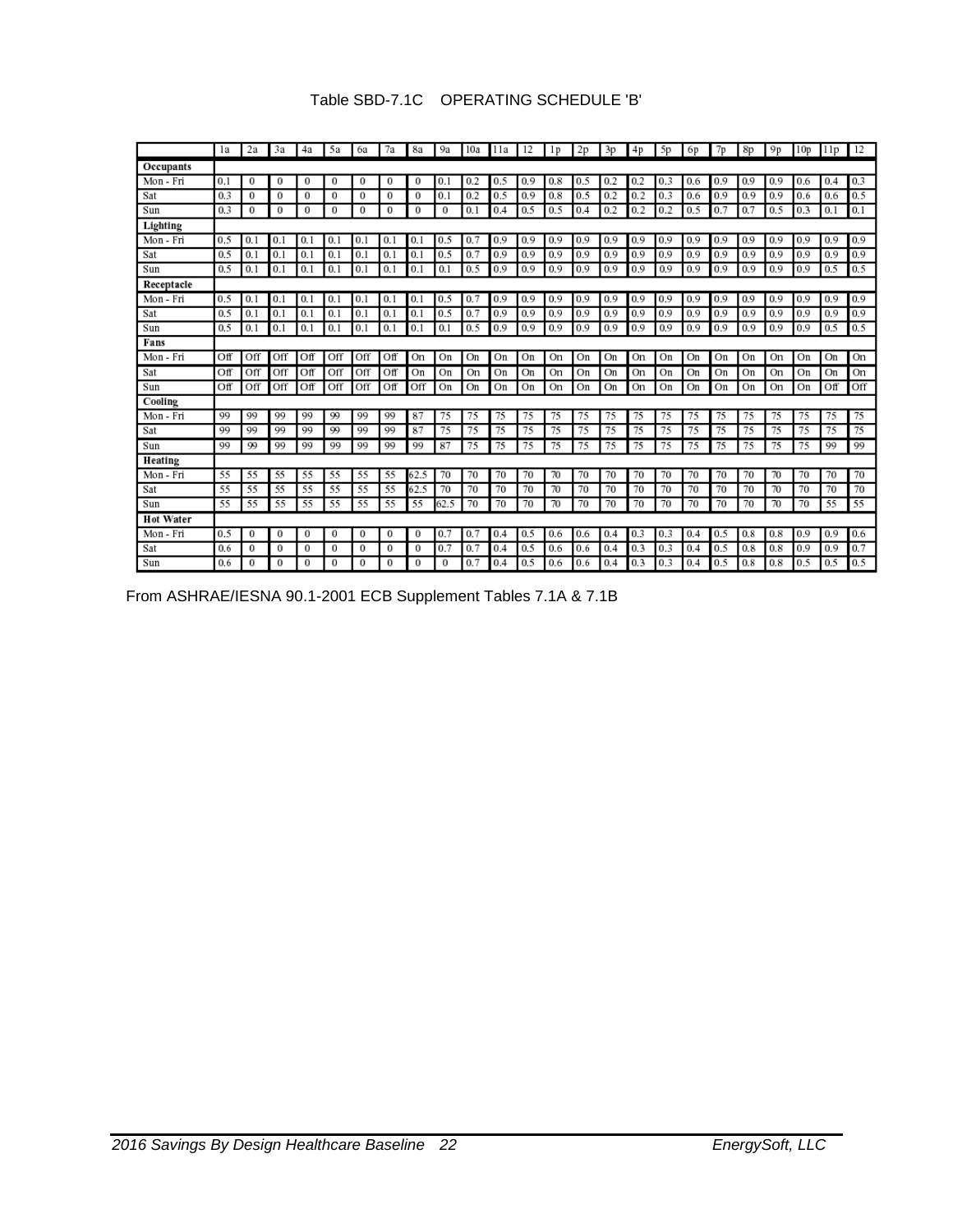|                  | la   | 2a   | 3a         | 4a   | 5a   | 6a   | 7a   | 8a   | 9а   | 10a | l la | 12  | 1p  | 2p  | 3p  | 4p  | 5p  | 6p  | 7p   | 8p   | 9p   | 10p  | 11p  | 12   |
|------------------|------|------|------------|------|------|------|------|------|------|-----|------|-----|-----|-----|-----|-----|-----|-----|------|------|------|------|------|------|
| Occupants        |      |      |            |      |      |      |      |      |      |     |      |     |     |     |     |     |     |     |      |      |      |      |      |      |
| Mon-Fri          | 0    | 0    | $\theta$   | 0    | 0    | 0    | 0    | 0.1  | 0.2  | 0.5 | 0.5  | 0.7 | 0.7 | 0.7 | 0.7 | 0.8 | 0.7 | 0.5 | 0.3  | 0.3  | 0    | 0    | 0    | 0    |
| Sat              | 0    | 0    | 0          | 0    | 0    | 0    | 0    | 0.1  | 0.2  | 0.5 | 0.6  | 0.8 | 0.9 | 0.9 | 0.9 | 0.8 | 0.7 | 0.5 | 0.2  | 0.2  | 0    | 0    | 0    | 0    |
| Sun              | 0    | 0    | 0          | 0    | 0    | 0    | 0    | 0    | 0    | 0.1 | 0.2  | 0.2 | 0.4 | 0.4 | 0.4 | 0.4 | 0.4 | 0.2 | 0    | 0    | 0    | 0    | 0    | 0    |
| Lighting         |      |      |            |      |      |      |      |      |      |     |      |     |     |     |     |     |     |     |      |      |      |      |      |      |
| Mon - Fri        | 0.05 | 0.05 | 0.OS       | 0.05 | 0.05 | 0.05 | 0.05 | 0.5  | 0.9  | 0.9 | 0.9  | 0.9 | 0.9 | 0.9 | 0.9 | 0.9 | 0.9 | 0.9 | 0.6  | 0.5  | 0.05 | D.O5 | 0.05 | 0.05 |
| Sat              | 0.05 | 0.05 | 0.05       | 0.05 | 0.05 | 0.05 | 0.05 | 0.5  | 0.9  | 0.9 | 0.9  | 0.9 | 0.9 | 0.9 | 0.9 | 0.9 | 0.9 | 0.9 | 0.6  | 0.5  | 0.05 | 0.05 | 0.05 | 0.05 |
| Sun              | 0.05 | 0.05 | 0.05       | 0.05 | 0.05 | 0.05 | 0.05 | 0.05 | 0.05 | 0.5 | 0.9  | 0.9 | 0.9 | 0.9 | 0.9 | 0.9 | 0.9 | 0.6 | 0.05 | 0.05 | 0.05 | 0.05 | 0.05 | 0.05 |
| Receptacle       |      |      |            |      |      |      |      |      |      |     |      |     |     |     |     |     |     |     |      |      |      |      |      |      |
| Mon Fri          | 0.05 | 0.05 | 0.05       | 0.05 | 0.05 | 0.05 | 0.05 | 0.5  | 0.9  | 0.9 | 0.9  | 0.9 | 0.9 | 0.9 | 0.9 | 0.9 | 0.9 | 0.9 | 0.6  | 0.5  | 0.05 | 0.05 | 0.05 | 0.05 |
| Sat              | 0.05 | 0.05 | 0.05       | 0.05 | 0.05 | 0.05 | 0.05 | 0.5  | 0.9  | 0.9 | 0.9  | 0.9 | 0.9 | 0.9 | 0.9 | 0.9 | 0.9 | 0.9 | 0.6  | 0.5  | 0.05 | 0.05 | 0.05 | 0.05 |
| Sun              | 0.05 | 0.05 | 0.05       | 0.05 | 0.05 | 0.05 | 0.05 | 0.05 | 0.05 | 0.5 | 0.9  | 0.9 | 0.9 | 0.9 | 0.9 | 0.9 | 0.9 | 0.6 | 0.05 | 0.05 | 0.05 | 0.05 | 0.05 | 0.05 |
| Fans             |      |      |            |      |      |      |      |      |      |     |      |     |     |     |     |     |     |     |      |      |      |      |      |      |
| Mon-Fri          | Off  | Off  | Off        | Off  | Off  | Off  | On   | On   | On   | On  | On   | On  | On  | On  | On  | On  | On  | On  | On   | On   | Off  | Off  | Off  | Off  |
| Sat              | Off  | Off  | Off        | Off  | Off  | Off  | On   | On   | On   | On  | On   | On  | On  | On  | On  | On  | On  | On  | On   | On   | Off  | Off  | Off  | Off  |
| Sun              | Off  | Off  | Off        | Off  | Off  | Off  | Off  | Off  | Оn   | On  | On   | On  | On  | On  | On  | On  | On  | On  | Off  | Off  | Off  | Off  | Off  | Off  |
| Cooling          |      |      |            |      |      |      |      |      |      |     |      |     |     |     |     |     |     |     |      |      |      |      |      |      |
| Mon-Fri          | 99   | 99   | 99         | 99   | 99   | 99   | 87   | 75   | 75   | 75  | 75   | 75  | 75  | 75  | 75  | 75  | 75  | 75  | 75   | 75   | 99   | 99   | 99   | 99   |
| Sat              | 99   | 99   | 99         | 99   | 99   | 99   | 87   | 75   | 75   | 75  | 75   | 75  | 75  | 75  | 75  | 75  | 75  | 75  | 75   | 75   | 99   | 99   | 99   | 99   |
| Sun              | 99   | 99   | 99         | 99   | 99   | 99   | 99   | 99   | 87   | 75  | 75   | 75  | 75  | 75  | 75  | 75  | 75  | 75  | 99   | 99   | 99   | 99   | 99   | 99   |
| Heating          |      |      |            |      |      |      |      |      |      |     |      |     |     |     |     |     |     |     |      |      |      |      |      |      |
| Mon - Fri        | 55   | 55   | 55         | 55   | 55   | 55   | 62.5 | 70   | 70   | 70  | 70   | 70  | 70  | 70  | 70  | 70  | 70  | 70  | 70   | 70   | 55   | 55   | 55   | 55   |
| Sat              | 55   | 55   | 55         | 55   | 55   | 55   | 62.5 | 70   | 70   | 70  | 70   | 70  | 70  | 70  | 70  | 70  | 70  | 70  | 70   | 70   | 55   | 55   | 55   | 55   |
| Sun              | 55   | 55   | 55         | 55   | 55   | 55   | 55   | 55   | 62.5 | 70  | 70   | 70  | 70  | 70  | 70  | 70  | 70  | 70  | 55   | 55   | 55   | 55   | 55   | 55   |
| <b>Hot Water</b> |      |      |            |      |      |      |      |      |      |     |      |     |     |     |     |     |     |     |      |      |      |      |      |      |
| Mon - Fri        | 0    | 0    | 0          | 0    | 0    | 0    | 0    | 0.1  | 0.2  | 0.3 | 0.4  | 0.8 | 0.8 | 0.8 | 0.8 | 0.6 | 0.4 | 0.3 | 0.2  | 0.2  | 0    | 0    | 0    | 0    |
| Sat              | 0    | 0    | $^{\circ}$ | 0    | 0    | 0    | 0    | 0.1  | 0.2  | 0.3 | 0.5  | 0.9 | 0.9 | 0.9 | 0.9 | 0.7 | 0.5 | 0.3 | 0.2  | 0.2  | 0    | 0    | 0    | 0    |
| Sun              | 0    | 0    | 0          | 0    | 0    | 0    | 0    | 0    | 0    | 0.1 | 0.2  | 0.4 | 0.8 | 0.8 | 0.6 | 0.4 | 0.3 | 0.2 | 0    | 0    | 0    | 0    | 0    | 0    |

#### Table SBD-7.1C OPERATING SCHEDULE 'C'

From ASHRAE/IESNA 90.1-2001 ECB Supplement Tables 7.1A & 7.1B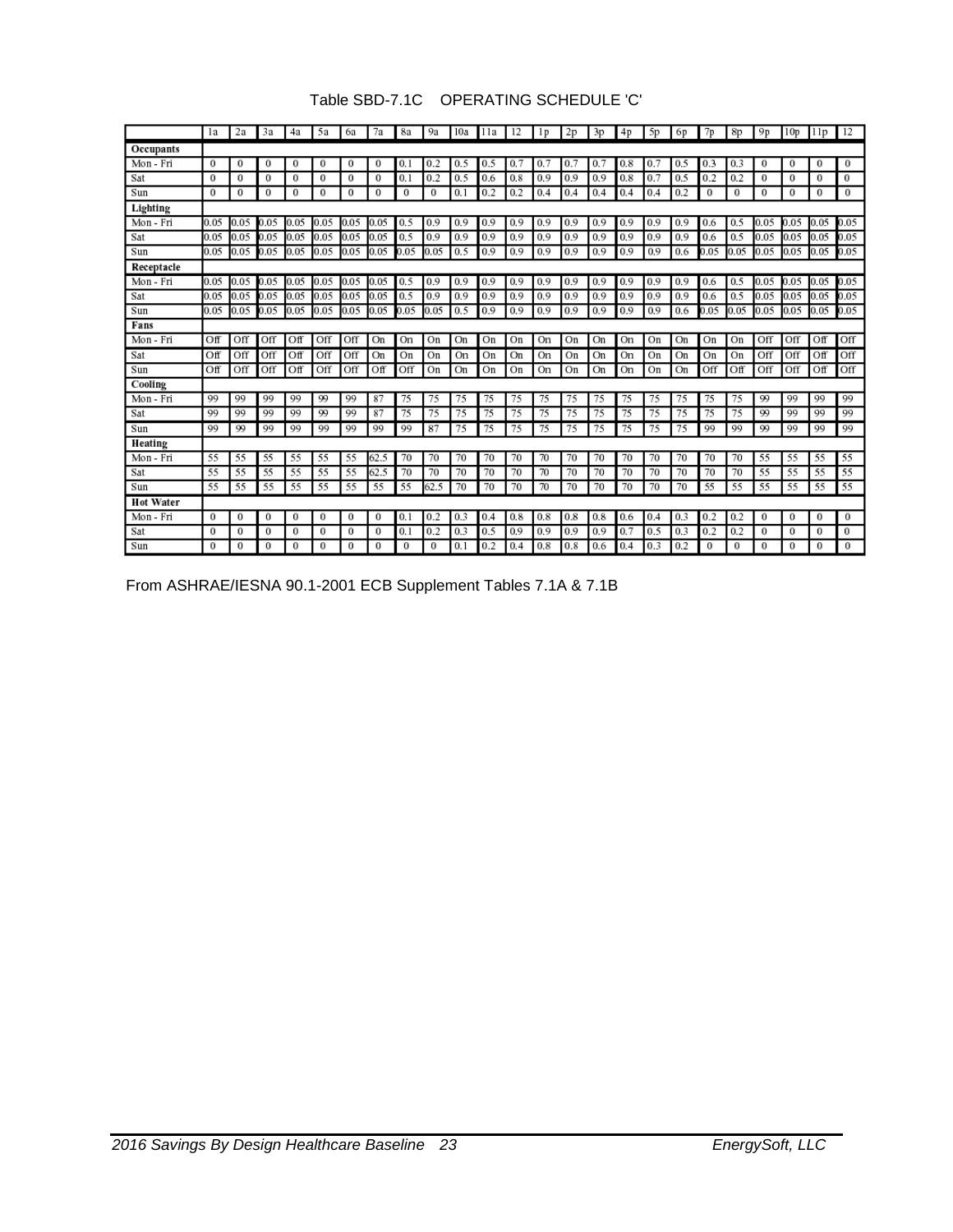### *GGHC Operating Schedules (G)*

#### **Occupancy Schedules**

| <b>Pharmacy</b>                                        |                         |      |
|--------------------------------------------------------|-------------------------|------|
| All days                                               | Midnight - 7:00 a.m.    | 20%  |
|                                                        | 7:00 a.m. - 8:00 p.m.   | 100% |
|                                                        | 8:00 p.m. - Midnight    | 20%  |
| <b>Mechanical/Electrical Rooms</b>                     |                         |      |
| All days                                               | Midnight - 6:00 a.m.    | 50%  |
|                                                        | 6:00 a.m. - 10:00 p.m.  | 100% |
|                                                        | 10:00 p.m. - Midnight   | 50%  |
| <b>Basement Linen Collection &amp; General Storage</b> |                         |      |
| All days                                               | Midnight - 6:00 a.m.    | 50%  |
|                                                        | 6:00 a.m. - 10:00 p.m.  | 100% |
|                                                        | 10:00 p.m. - Midnight   | 50%  |
| <b>Imaging</b>                                         |                         |      |
| Weekdays                                               | Midnight - 6:00 a.m.    | 10%  |
|                                                        | 6:00 a.m. - 5:00 p.m.   | 80%  |
|                                                        | 5:00 p.m. - Midnight    | 10%  |
| Weekends/Holiday                                       | All hours               | 10%  |
|                                                        |                         |      |
| Trauma / Emergency Operating                           | All hours               | 100% |
|                                                        |                         |      |
| <b>Emergency Corridor</b>                              | All hours               | 100% |
|                                                        |                         |      |
| <b>Emergency Waiting Lounge</b>                        | All hours               | 100% |
|                                                        |                         |      |
| <b>General Lobby</b>                                   |                         |      |
| Weekdays                                               | Midnight - 7:00 a.m.    | 5%   |
|                                                        | $7:00$ a.m. - 5:00 p.m. | 100% |
|                                                        | 5:00 p.m. - Midnight    | 5%   |
| Weekends/Holiday                                       | All hours               | 5%   |
|                                                        |                         |      |
| Coffee shop                                            |                         |      |
| All days                                               | Midnight - 7:00 a.m.    | 0%   |
|                                                        | 7:00 a.m. - 10:00 p.m.  | 100% |
|                                                        | 10:00 p.m. - Midnight   | 0%   |
|                                                        |                         |      |
| <b>Kitchen</b>                                         |                         |      |
| All days                                               | Midnight - 6:00 a.m.    | 0%   |
|                                                        | 6:00 a.m. - 10:00 a.m.  | 100% |
|                                                        | 10:00 a.m. - 2:00 p.m.  | 90%  |
|                                                        | 2:00 p.m. - 5:00 p.m.   | 100% |
|                                                        | 5:00 p.m. - 7:00 p.m.   | 90%  |
|                                                        | 7:00 p.m. - 11:00 p.m.  | 100% |
|                                                        | 11:00 p.m. - Midnight   | 0%   |
|                                                        |                         |      |
| <b>Surgery</b>                                         |                         |      |
| Weekdays                                               | Midnight - 6:00 a.m.    | 0%   |
|                                                        | 6:00 a.m. - 5:00 p.m.   | 80%  |
|                                                        | 5:00 p.m. - Midnight    | 0%   |
| Weekends/Holiday                                       | All hours               | 0%   |
|                                                        |                         |      |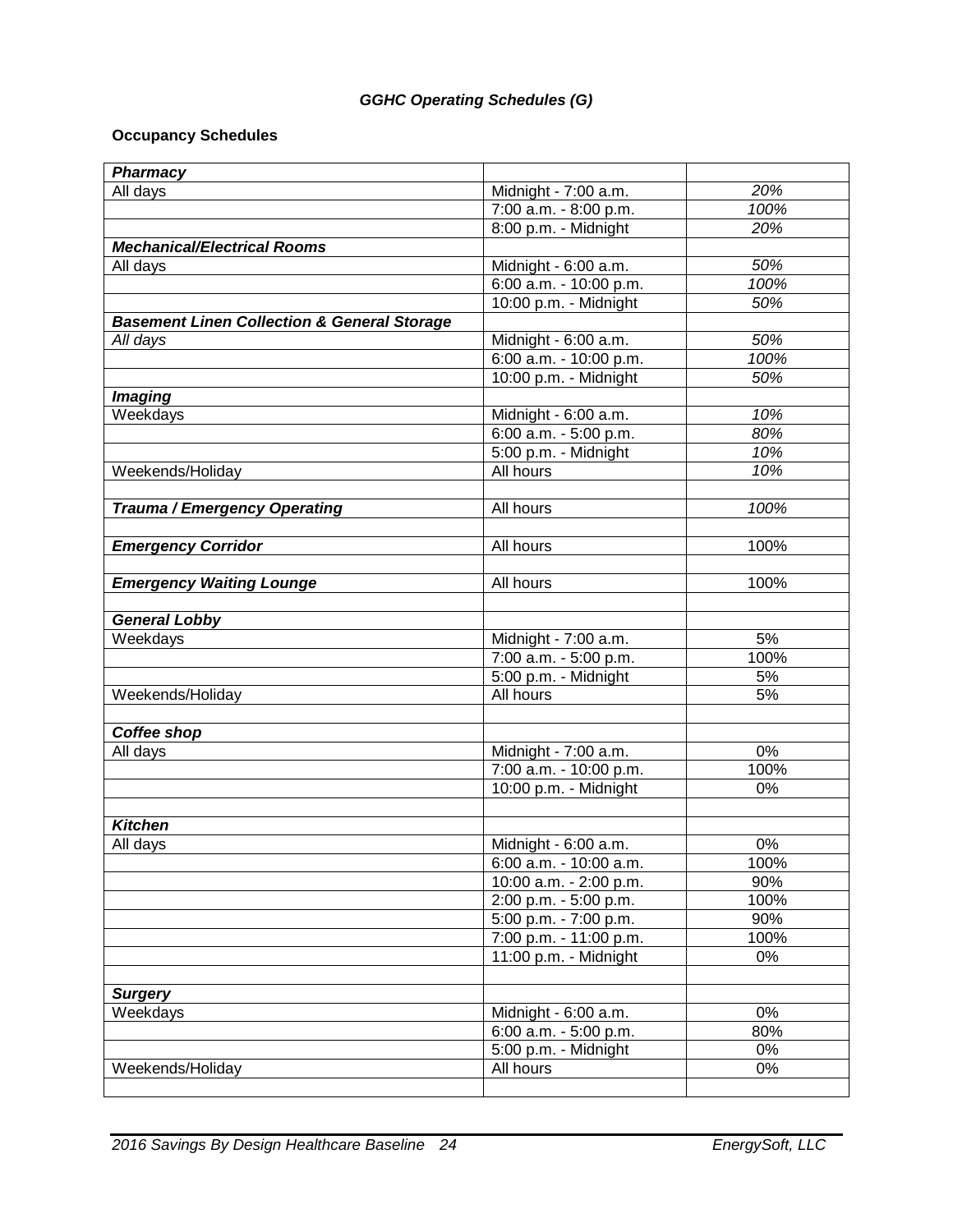| <b>Central Sterile</b>                                                                                                 |                          |       |
|------------------------------------------------------------------------------------------------------------------------|--------------------------|-------|
| Weekdays                                                                                                               | Midnight - 6:00 a.m.     | 0%    |
|                                                                                                                        | 6:00 a.m. - 5:00 p.m.    | 100%  |
|                                                                                                                        | 5:00 p.m. - Midnight     | 0%    |
| Weekends/Holiday                                                                                                       | All hours                | 0%    |
|                                                                                                                        |                          |       |
| <b>Physical Therapy and Hydrotherapy</b>                                                                               |                          |       |
| Weekdays                                                                                                               | Midnight - 7:00 a.m.     | 0%    |
|                                                                                                                        | 7:00 a.m. - 10:00 p.m.   | 100%  |
|                                                                                                                        | 10:00 p.m. - Midnight    | 0%    |
| Saturday                                                                                                               | Midnight - 7:00 a.m.     | 0%    |
|                                                                                                                        | 7:00 a.m. - 10:00 p.m.   | 100%  |
|                                                                                                                        | 10:00 p.m. - Midnight    | 0%    |
| Sunday/Holiday                                                                                                         | <b>All hours</b>         | 0%    |
|                                                                                                                        |                          |       |
| <b>Corridor &amp; Storage Areas</b>                                                                                    |                          |       |
| All days                                                                                                               | Midnight - 6:00 a.m.     | 0%    |
|                                                                                                                        | 6:00 a.m. - 7:00 a.m.    | 50%   |
|                                                                                                                        |                          | 0%    |
|                                                                                                                        | 7:00 a.m. - 2:00 p.m.    | 50%   |
|                                                                                                                        | 2:00 p.m. - 3:00 p.m.    |       |
|                                                                                                                        | 3:00 p.m. - 10:00 p.m.   | 0%    |
|                                                                                                                        | 10:00 p.m. - 11:00 p.m.  | 50%   |
|                                                                                                                        | 11:00 p.m. - Midnight    | 0%    |
|                                                                                                                        |                          |       |
| <b>Nurses Workstations &amp; Core Storage Spaces</b>                                                                   |                          |       |
| All days                                                                                                               | Midnight - 6:00 a.m.     | 80%   |
|                                                                                                                        | 6:00 a.m. - 7:00 a.m.    | 100%  |
|                                                                                                                        | 7:00 a.m. - 2:00 p.m.    | 100%  |
|                                                                                                                        | 2:00 p.m. - 3:00 p.m.    | 100%  |
|                                                                                                                        | 3:00 p.m. - 10:00 p.m.   | 100%  |
|                                                                                                                        | 10:00 p.m. - 11:00 p.m.  | 100%  |
|                                                                                                                        | $11:00$ p.m. - Midnight  | 80%   |
|                                                                                                                        |                          |       |
| <b>Offices on patient floors</b>                                                                                       | All hours                | 100%  |
|                                                                                                                        |                          |       |
| <b>Patients Rooms, Patient Special Care Units,</b><br><b>Nursery and Pediatric Patient Rooms, includes</b><br>visitors | All hours                | 100%  |
|                                                                                                                        |                          |       |
| <b>Visitor lounges</b>                                                                                                 | All hours                | 100%  |
|                                                                                                                        |                          |       |
| <b>Pediatric Playroom</b>                                                                                              |                          |       |
| All days                                                                                                               | Midnight - 9:00 a.m.     | 0%    |
|                                                                                                                        | $9:00$ a.m. - 10:00 p.m. | 100%  |
|                                                                                                                        | 10:00 p.m. - Midnight    | 0%    |
|                                                                                                                        |                          |       |
| <b>On-call Rooms</b>                                                                                                   |                          |       |
| All days                                                                                                               | Midnight - 6:00 a.m.     | 0%    |
|                                                                                                                        | 6:00 a.m. - 7:00 a.m.    | 50%   |
|                                                                                                                        | $7:00$ a.m. - 2:00 p.m.  | 0%    |
|                                                                                                                        | 2:00 p.m. - 3:00 p.m.    | 50%   |
|                                                                                                                        | 3:00 p.m. - 10:00 p.m.   | 0%    |
|                                                                                                                        | 10:00 p.m. - 11:00 p.m.  | 50%   |
|                                                                                                                        | $11:00$ p.m. - Midnight  | $0\%$ |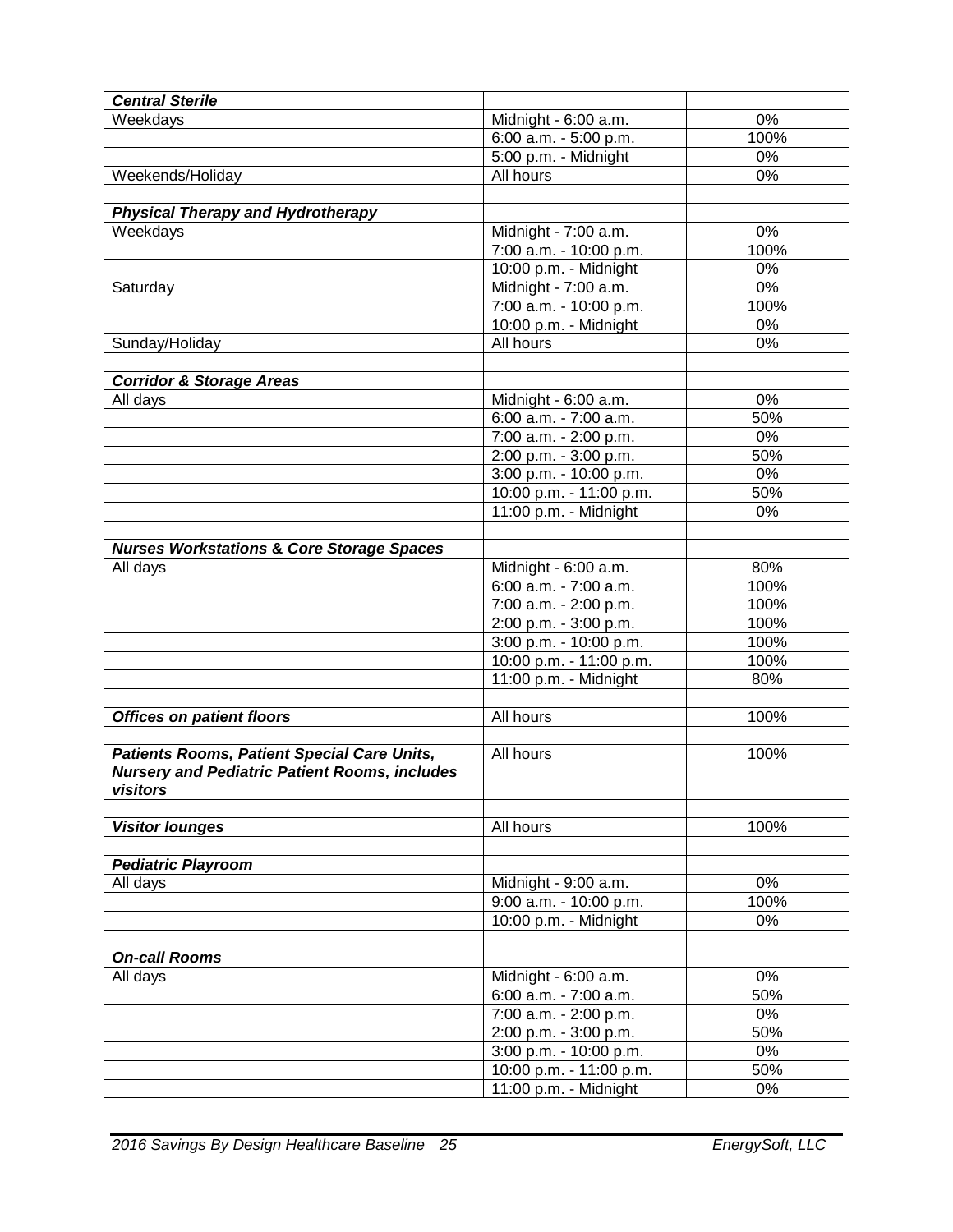### **General Lighting Schedules**

| <b>Pharmacy</b>                                        |                           |      |
|--------------------------------------------------------|---------------------------|------|
| All days                                               | Midnight - 7:00 a.m.      | 100% |
|                                                        | $7:00$ a.m. $-8:00$ p.m.  | 100% |
|                                                        | 8:00 p.m. - Midnight      | 100% |
| <b>Mechanical/Electrical Rooms</b>                     |                           |      |
| All days                                               | Midnight - 6:00 a.m.      | 100% |
|                                                        | 6:00 a.m. - 10:00 p.m.    | 100% |
|                                                        | 10:00 p.m. - Midnight     | 100% |
| <b>Basement Linen Collection &amp; General Storage</b> |                           |      |
| All days                                               | Midnight - 6:00 a.m.      | 100% |
|                                                        | $6.00$ a.m. $-10.00$ p.m. | 100% |
|                                                        | 10:00 p.m. - Midnight     | 100% |
| <b>Imaging</b>                                         |                           |      |
| Weekdays                                               | Midnight - 6:00 a.m.      | 25%  |
|                                                        | $6.00$ a.m. $-5.00$ p.m.  | 100% |
|                                                        | 5:00 p.m. - Midnight      | 25%  |
| Weekends/Holiday                                       | All hours                 | 25%  |
|                                                        |                           |      |
| <b>Trauma / Emergency Operating</b>                    | All hours                 | 100% |
|                                                        |                           |      |
| <b>Emergency Corridor</b>                              | All hours                 | 100% |
|                                                        |                           |      |
| <b>Emergency Waiting Lounge</b>                        | All hours                 | 100% |
|                                                        |                           |      |
| <b>General Lobby</b>                                   |                           |      |
| Weekdays                                               | Midnight - 7:00 a.m.      | 100% |
|                                                        | $7:00$ a.m. $-5:00$ p.m.  | 100% |
|                                                        | 5:00 p.m. - Midnight      | 100% |
| Weekends/Holiday                                       | All hours                 | 100% |
|                                                        |                           |      |
| <b>Coffee shop</b>                                     |                           |      |
| All days                                               | Midnight - 7:00 a.m.      | 5%   |
|                                                        | 7:00 a.m. - 10:00 p.m.    | 100% |
|                                                        | 10:00 p.m. - Midnight     | 5%   |
|                                                        |                           |      |
| <b>Kitchen</b>                                         |                           |      |
| All days                                               | Midnight - 6:00 a.m.      | 5%   |
|                                                        | 6:00 a.m. - 10:00 a.m.    | 100% |
|                                                        | $10:00$ a.m. - 2:00 p.m.  | 100% |
|                                                        | 2:00 p.m. - 5:00 p.m.     | 100% |
|                                                        | 5:00 p.m. - 7:00 p.m.     | 100% |
|                                                        | 7:00 p.m. - 11:00 p.m.    | 100% |
|                                                        | 11:00 p.m. - Midnight     | 5%   |
|                                                        |                           |      |
| <b>Surgery</b>                                         |                           |      |
| Weekdays                                               | Midnight - 6:00 a.m.      | 5%   |
|                                                        | 6:00 a.m. - 5:00 p.m.     | 100% |
|                                                        | 5:00 p.m. - Midnight      | 5%   |
| Weekends/Holiday                                       | All hours                 | 5%   |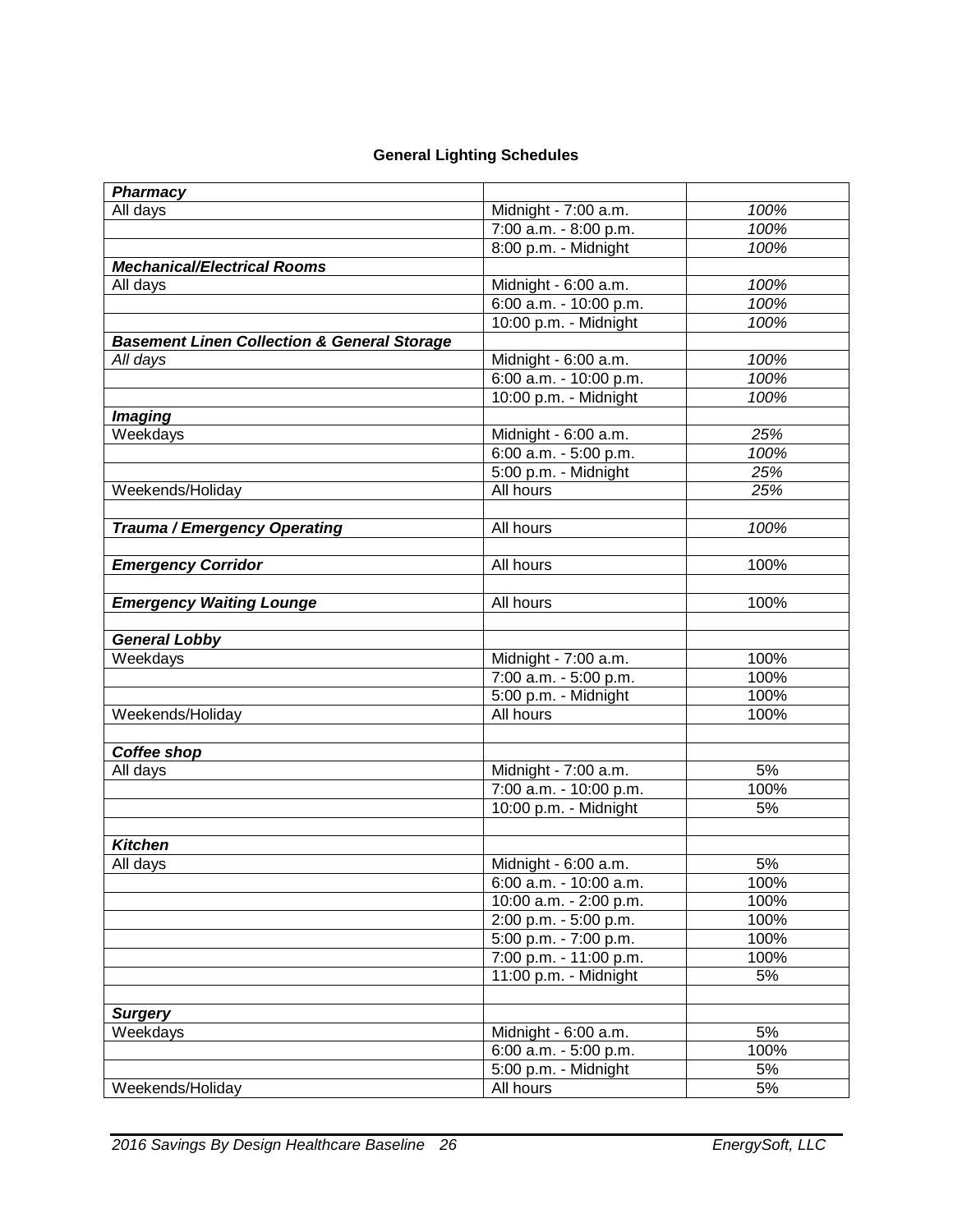| <b>Central Sterile</b>                               |                         |      |
|------------------------------------------------------|-------------------------|------|
| Weekdays                                             | Midnight - 6:00 a.m.    | 5%   |
|                                                      | 6:00 a.m. - 5:00 p.m.   | 100% |
|                                                      | 5:00 p.m. - Midnight    | 5%   |
| Weekends/Holiday                                     | All hours               | 5%   |
|                                                      |                         |      |
| <b>Physical Therapy and Hydrotherapy</b>             |                         |      |
| Weekdays                                             | Midnight - 7:00 a.m.    | 5%   |
|                                                      | 7:00 a.m. - 10:00 p.m.  | 100% |
|                                                      | 10:00 p.m. - Midnight   | 5%   |
| Saturday                                             | Midnight - 7:00 a.m.    | 5%   |
|                                                      | 7:00 a.m. - 10:00 p.m.  | 100% |
|                                                      | 10:00 p.m. - Midnight   | 5%   |
| Sunday/Holiday                                       | All hours               | 5%   |
|                                                      |                         |      |
| <b>Corridor &amp; Storage Areas</b>                  |                         |      |
| All days                                             | Midnight - 6:00 a.m.    | 0%   |
|                                                      | $6:00$ a.m. - 7:00 a.m. | 50%  |
|                                                      | 7:00 a.m. - 2:00 p.m.   | 0%   |
|                                                      | 2:00 p.m. - 3:00 p.m.   | 50%  |
|                                                      | 3:00 p.m. - 10:00 p.m.  | 0%   |
|                                                      | 10:00 p.m. - 11:00 p.m. | 50%  |
|                                                      | $11:00$ p.m. - Midnight | 0%   |
|                                                      |                         |      |
| <b>Nurses Workstations &amp; Core Storage Spaces</b> |                         |      |
| All days                                             | Midnight - 6:00 a.m.    | 100% |
|                                                      | 6:00 a.m. - 7:00 a.m.   | 100% |
|                                                      | 7:00 a.m. - 2:00 p.m.   | 100% |
|                                                      | 2:00 p.m. - 3:00 p.m.   | 100% |
|                                                      | 3:00 p.m. - 10:00 p.m.  | 100% |
|                                                      | 10:00 p.m. - 11:00 p.m. | 100% |
|                                                      | 11:00 p.m. - Midnight   | 100% |
|                                                      |                         |      |
| <b>Offices on patient floors</b>                     | All hours               | 100% |
|                                                      |                         |      |
| <b>Patients Rooms, Patient Special Care Units</b>    |                         |      |
| except Pediatric Patient Rooms                       |                         |      |
| All days                                             | Midnight - 8:00 a.m.    | 25%  |
|                                                      | 8:00 a.m. - 5:00 p.m.   | 50%  |
|                                                      | 5:00 p.m. - 11:00 p.m.  | 100% |
|                                                      | 11:00 p.m. - Midnight   | 25%  |
|                                                      |                         |      |
| <b>Pediatric Patient Rooms</b>                       |                         |      |
| All days                                             | Midnight - 7:00 a.m.    | 25%  |
|                                                      | 7:00 a.m. - 8:00 p.m.   | 100% |
|                                                      | 8:00 p.m. - Midnight    | 25%  |
|                                                      |                         |      |
| <b>Nursery</b>                                       | All hours               | 100% |
|                                                      |                         |      |
| <b>Visitor lounges</b>                               | All hours               | 100% |
|                                                      |                         |      |
| <b>Storage Areas</b>                                 | All hours               | 50%  |
|                                                      |                         |      |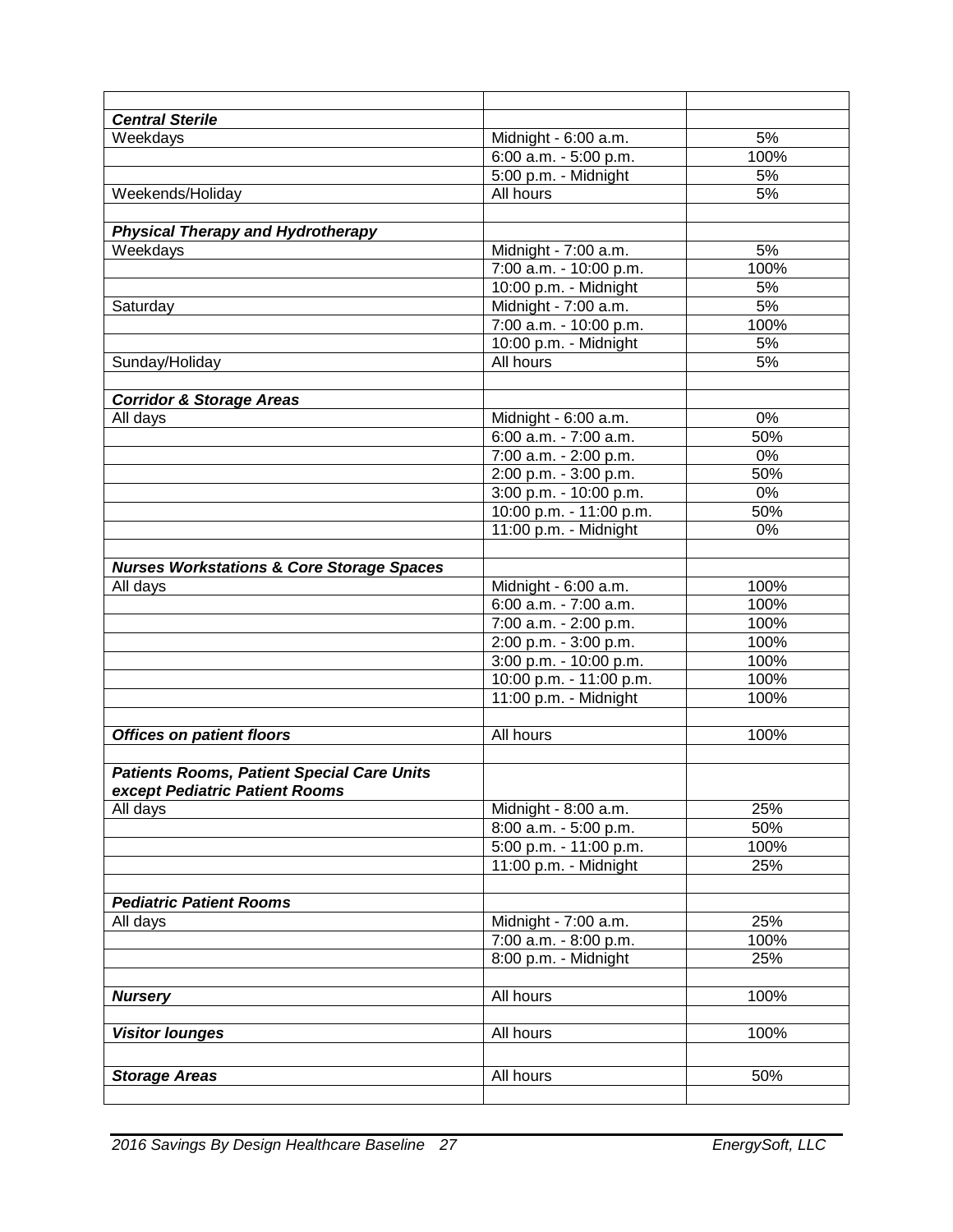| <b>Pediatric Playroom</b> |                         |      |
|---------------------------|-------------------------|------|
| All days                  | Midnight - 9:00 a.m.    | 5%   |
|                           | 9:00 a.m. - 10:00 p.m.  | 100% |
|                           | 10:00 p.m. - Midnight   | 5%   |
|                           |                         |      |
| <b>On-call Rooms</b>      |                         |      |
| All days                  | Midnight - 6:00 a.m.    | 30%  |
|                           | 6:00 a.m. - 7:00 a.m.   | 30%  |
|                           | 7:00 a.m. - 2:00 p.m.   | 30%  |
|                           | 2:00 p.m. - 3:00 p.m.   | 30%  |
|                           | 3:00 p.m. - 10:00 p.m.  | 30%  |
|                           | 10:00 p.m. - 11:00 p.m. | 30%  |
|                           | 11:00 p.m. - Midnight   | 30%  |